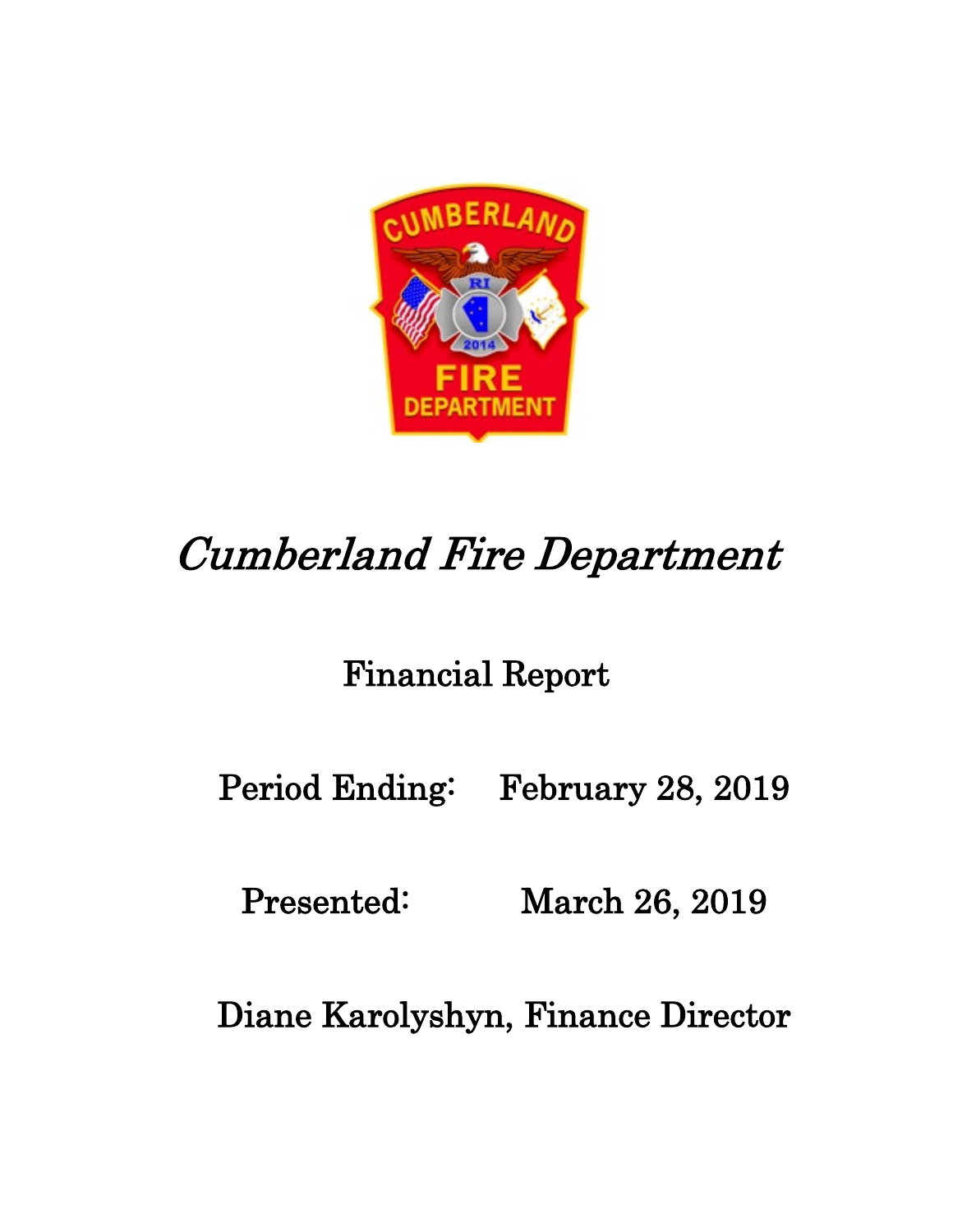#### **CUMBERLAND FIRE DISTRICT 3502 MENDON RD CUMBERLAND RI 02864 TAX COLLECTOR'S REPORT FEBRUARY 2019**

| Month<br><b>Ending</b><br>January 2019 |      | <b>Beginning</b><br><b>Balance</b><br>02/01/2019 | New<br><b>Receivables</b> |    | <b>Total Balance</b><br>Due | <b>Total Collected</b> | <b>Abatements</b><br>and<br><b>Adjustments</b> | <b>Refunds</b> |        | Returned<br><b>Checks</b> |        |   | Payment<br><b>Transfers</b> | <b>Total Payments,</b><br><b>Adjustments</b><br>and Transfers |          | <b>Ending Balance</b><br>02/28/2019 | % of Total<br>Outstanding<br>Collected |
|----------------------------------------|------|--------------------------------------------------|---------------------------|----|-----------------------------|------------------------|------------------------------------------------|----------------|--------|---------------------------|--------|---|-----------------------------|---------------------------------------------------------------|----------|-------------------------------------|----------------------------------------|
| 2017 & prior                           | - \$ | 48,383.57                                        |                           | \$ | 48,383.57 \$                | 1,020.51               |                                                |                |        |                           |        |   |                             | \$<br>1,020.51                                                | <b>S</b> | 47,363.06                           | 2.11%                                  |
|                                        |      |                                                  |                           | S  | $\overline{\phantom{a}}$    |                        |                                                |                |        |                           |        |   |                             | \$<br>$\overline{\phantom{a}}$                                | S        | $\overline{\phantom{a}}$            |                                        |
| 2018                                   | \$   | 1,005,392.75                                     |                           | s. | 1.006.554.75 \$             | 164,996.34             |                                                |                |        |                           |        | δ | $6.28$ \$                   | 165,002.62 \$                                                 |          | 841,552.13                          | 16.39%                                 |
|                                        |      |                                                  |                           | S  | $\overline{\phantom{a}}$    |                        |                                                |                |        |                           |        |   |                             | $\overline{\phantom{a}}$                                      | S        | $\overline{\phantom{a}}$            |                                        |
| $2019$ (prepay) $$$                    |      | (1,200.00)                                       |                           | \$ | $(1,200.00)$ \$             | 1,895.80               |                                                |                |        |                           |        | δ | $0.86$ \$                   | 1,896.66 \$                                                   |          | (3,096.66)                          |                                        |
|                                        |      |                                                  |                           |    |                             |                        |                                                |                |        |                           |        |   |                             | \$<br>$\overline{\phantom{a}}$                                | ъ        | $\overline{\phantom{a}}$            |                                        |
|                                        |      |                                                  |                           |    |                             |                        |                                                |                |        |                           |        |   |                             |                                                               |          |                                     |                                        |
| Total                                  | s.   | 1,053,776.32 \$                                  | $\sim$                    | D. | 1.053.776.32 \$             | 167,912.65 \$          | $\sim 100$                                     | -S             | $\sim$ | Ŝ.                        | $\sim$ | S | $7.14$ \$                   | 167,919.79 \$                                                 |          | 885,856.53                          | 15.94%                                 |
|                                        |      |                                                  |                           |    |                             |                        |                                                |                |        |                           |        |   |                             |                                                               |          |                                     |                                        |

| TOTAL COLLECTED AS |     |
|--------------------|-----|
| OF 02/28/2019      | 89% |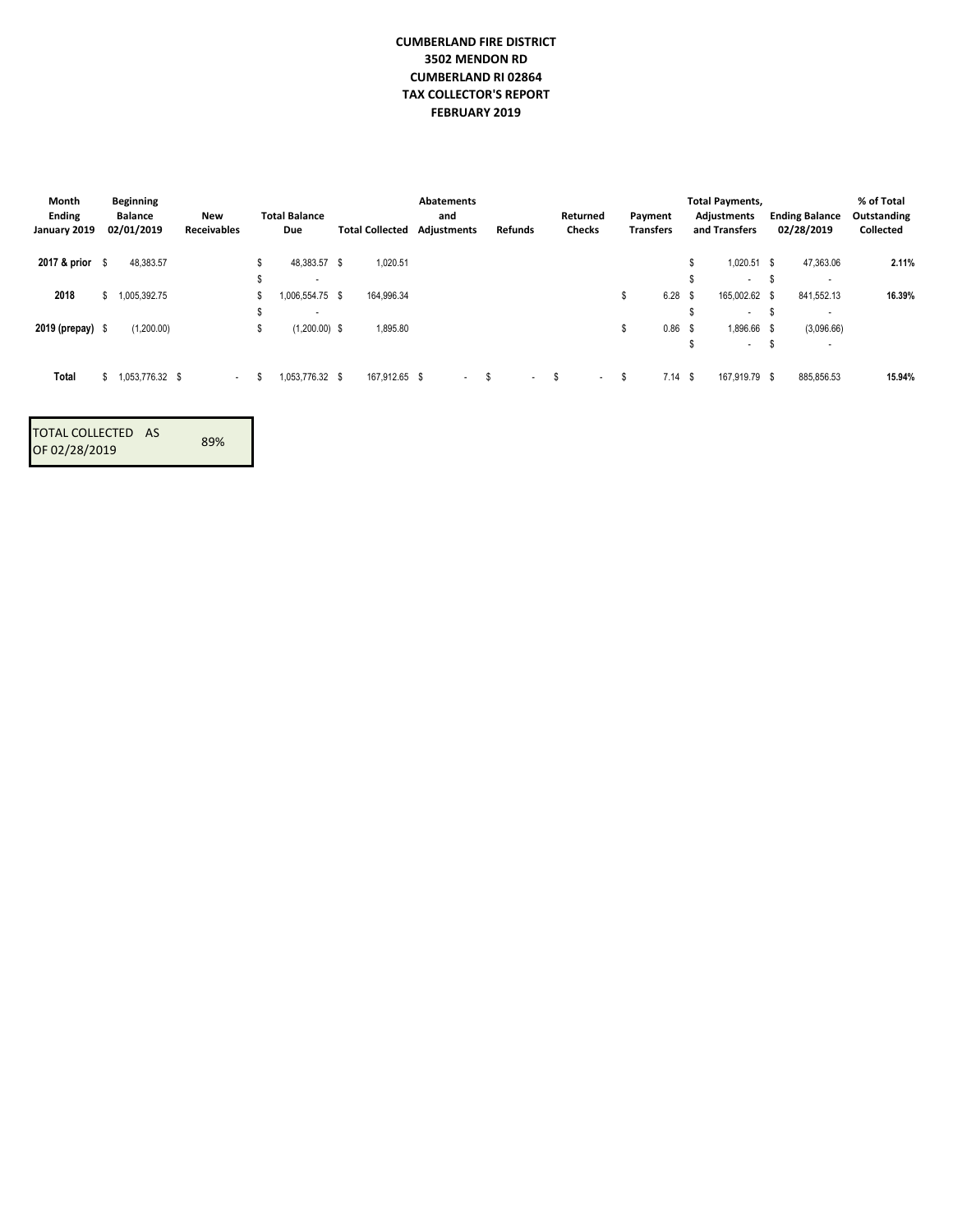#### **Cumberland Fire District Balance Sheet As of February 28, 2019**

|                                                                                | Feb 28, 19               |
|--------------------------------------------------------------------------------|--------------------------|
| <b>ASSETS</b>                                                                  |                          |
| <b>Current Assets</b>                                                          |                          |
| <b>Checking/Savings</b>                                                        |                          |
| 1001 · Navigant GF Operating                                                   | 227,506.63               |
| 1002 · FNB HRA Checking<br>1004 · FNB Fire Prevention                          | 8,909.59                 |
|                                                                                | 23,946.12                |
| 1005 · Navigant Savings MM<br>1007 · FNB Retiree HealthCare Fund               | 555,223.38<br>208,922.28 |
| 1008 · FNB Truck Fund                                                          | 40.03                    |
| 1009 · FNB FP Savings                                                          | 63,013.88                |
| 1010 · Navigant Fire Alarm Maint                                               | 1,964.48                 |
| 1011 · Navigant CD                                                             | 107,532.62               |
| 1012 · Webster Bank                                                            | 100,111.55               |
| 1013 · Navigant Fire Alarm Maint MM                                            | 90,807.33                |
| <b>Total Checking/Savings</b>                                                  | 1,387,977.89             |
| <b>Other Current Assets</b>                                                    |                          |
| 1210 · Tax Receivable Prior Years                                              | 47,363.06                |
| 1216 · Tax Receivable 2018                                                     | 841,552.13               |
| 1300 · Collection/Returned CK Fees                                             | 115.00                   |
| 1305 · Tax Sale Fees                                                           | 45,552.85                |
| 1310 · Radio Box Fees                                                          | 2,375.00                 |
| 1311 · FF Detail Receivable                                                    | 1,465.00                 |
| 1312 · Fire Prevention Fees                                                    | 150.00                   |
| 1313 · Misc Fire Prevention Receivable                                         | 171.00                   |
| 1315 · Misc. Accounts Receivable                                               | 331.48                   |
| 1316 · MLC Receivable                                                          | 125.00                   |
| <b>Total Other Current Assets</b>                                              | 939,200.52               |
| <b>Total Current Assets</b>                                                    | 2,327,178.41             |
| <b>Fixed Assets</b>                                                            |                          |
| $1400 \cdot$ Land                                                              | 779,800.00               |
| 1500 · Buildings & Improvements                                                | 1,541,935.09             |
| 1505 · Vehicles & Equipment                                                    | 2,719,204.18             |
| 1506 · Radio Equipment<br>1510 · Fire Prevention Equipment                     | 76,354.12<br>551,383.84  |
| 1515 · Office Equipment                                                        | 10,081.93                |
| 1520 · Furniture and Fixtures                                                  | 17,022.90                |
| 1600 · Accumulated Depreciation                                                | $-4, 132, 377.00$        |
| <b>Total Fixed Assets</b>                                                      | 1,563,405.06             |
| <b>Other Assets</b>                                                            |                          |
| 1050 · Petty Cash-Tax Collector                                                | 750.00                   |
| 1055 · Petty Cash Fire Chief                                                   | 500.00                   |
| <b>Total Other Assets</b>                                                      | 1,250.00                 |
| <b>TOTAL ASSETS</b>                                                            | 3,891,833.47             |
| <b>LIABILITIES &amp; EQUITY</b>                                                |                          |
| Liabilities                                                                    |                          |
| <b>Current Liabilities</b>                                                     |                          |
| <b>Other Current Liabilities</b>                                               |                          |
| 2011 · Payroll Tax FED W/H                                                     | $-34.54$                 |
| 2013 · Payroll Tax SDI WH                                                      | 230.74                   |
| $2026 \cdot AFLAC$<br>2028 · P & F Insurance Assoc.                            | 1,357.76                 |
|                                                                                | 186.69                   |
| 2252 · Deferred Tax Revenue 2017-2018<br>2253 · Deferred Tax Revenue 2018-2019 | 41,751.29                |
| 2254 · Deferred Tax Revenue 2019-2020                                          | 841,562.44               |
| 2280 · Misc Other Deferred Revenue                                             | 3,096.66<br>65.00        |
| 2281 · Deferred Tax Sale Fee Income                                            | 50,071.80                |
| 2285 · Deferred Radio Box Income                                               | 587.29                   |
| 2286 · Deferred Radio Box Income 2019                                          | 1,075.00                 |
| 2500.1 · Note Payable-Nat'l Grid LED S-1                                       | 15,382.50                |
| 2500.2 · Note Payable-Nat'l Grid LED S-4                                       | 23,409.50                |
| 2510 · Notes Payable - L-1 Truck Loan                                          | 71,362.85                |
| <b>Total Other Current Liabilities</b>                                         | 1,050,104.98             |
| <b>Total Current Liabilities</b>                                               | 1,050,104.98             |
| <b>Total Liabilities</b>                                                       | 1,050,104.98             |
| Equity                                                                         |                          |
| 3200 · Unrestricted Net Assets                                                 | -525,953.89              |
| 3300 · Fund Balance transfer from Old                                          | 1,722,932.47             |
| Net Income                                                                     | 1,644,749.91             |
| <b>Total Equity</b>                                                            | 2,841,728.49             |
| <b>TOTAL LIABILITIES &amp; EQUITY</b>                                          | 3,891,833.47             |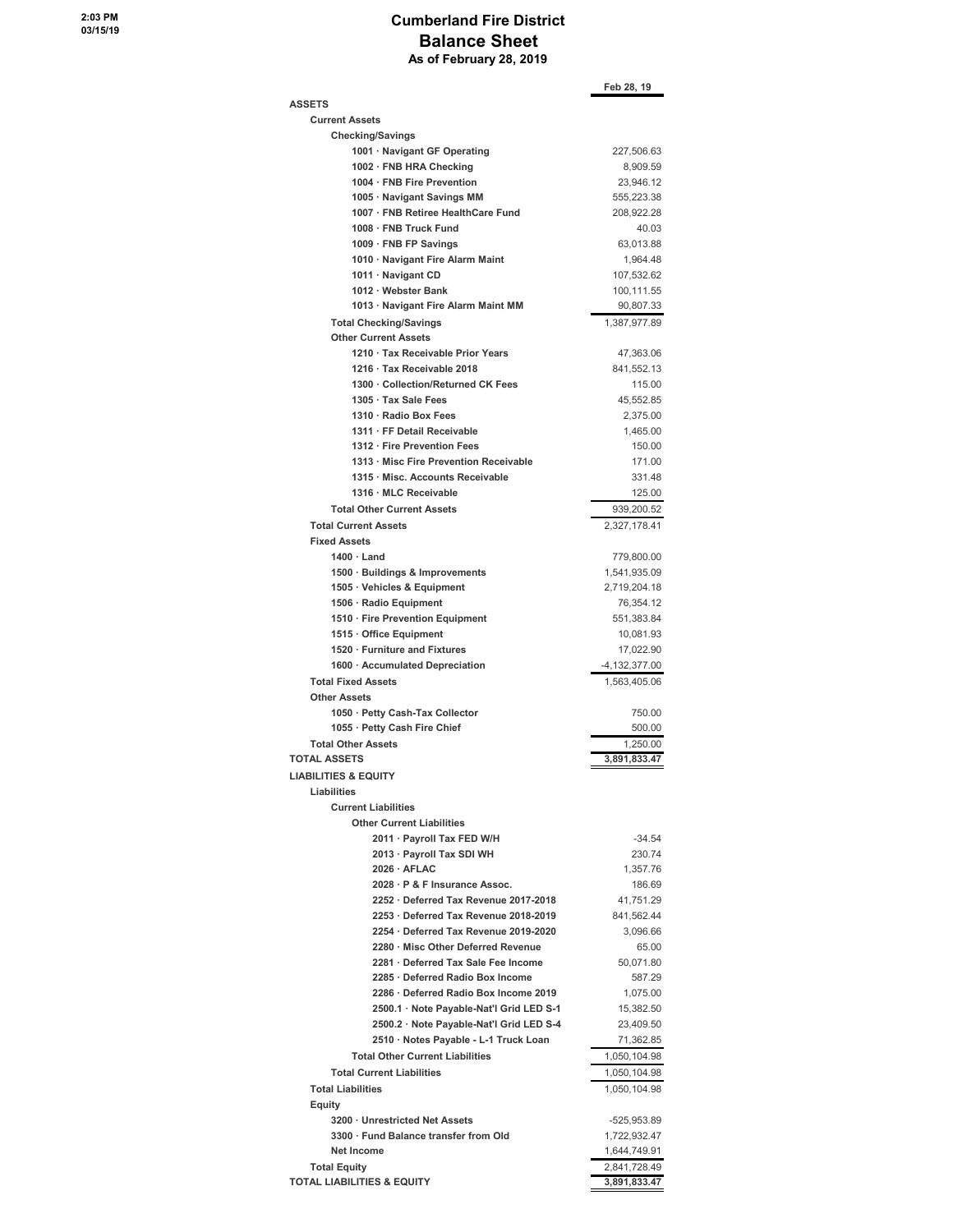#### **Cumberland Fire District Income & Expense Budget vs. Actual July 2018 through February 2019**

|                                                                             |                      |                      |                      | <b>TOTAL</b>            |                   |
|-----------------------------------------------------------------------------|----------------------|----------------------|----------------------|-------------------------|-------------------|
|                                                                             | Feb 19               | Jul '18 - Feb 19     | <b>Budget</b>        | \$ Over Budget          | % of Budget       |
| <b>Ordinary Income/Expense</b>                                              |                      |                      |                      |                         |                   |
| Income                                                                      |                      |                      |                      |                         |                   |
| 4000.03 · Tax Revenue 2018                                                  | 164,996.34           | 6,857,388.61         | 7,722,487.00         | (865,098.39)            | 88.8%             |
| 4001 · Tax Revenue Prior Years                                              | 0.00                 | 158.289.04           | 150,000.00           | 8.289.04                | 105.53%           |
| 4007 · NSF Fee Reimbursement Income                                         | 0.00                 | 345.00               | 200.00               | 145.00                  | 172.5%            |
| 4010 · Interest Income- Past Due Taxes                                      | 11,511.97            | 66,090.47            | 50,000.00            | 16,090.47               | 132.18%           |
| 4015 · Fire Prevention/Plan Review<br>4050 · Interest Income General Fund   | 1,388.00<br>844.81   | 26,421.00            | 50,000.00            | (23, 579.00)            | 52.84%<br>88.63%  |
| 4060 · Interest Income Truck Fund                                           | 0.00                 | 7,090.56<br>0.00     | 8,000.00<br>50.00    | (909.44)<br>(50.00)     | 0.0%              |
| 4065 · Interest Income Fire Prevention                                      | 11.60                | 97.12                | 50.00                | 47.12                   | 194.24%           |
| 4070 · Interest Income-Retiremt Health                                      | 38.46                | 332.57               | 400.00               | (67.43)                 | 83.14%            |
| 4075 · Interest Income FireAlarm Maint                                      | 130.08               | 807.33               | 0.00                 | 807.33                  | 100.0%            |
| 4080 · Interest Income Navigant CD                                          | 169.48               | 949.17               | 1,000.00             | (50.83)                 | 94.92%            |
| 4103 Grant Income                                                           | 0.00                 | 0.00                 | 0.00                 | 0.00                    | 0.0%              |
| 4105 · Reimbursed Ins.-Former Employee                                      | 4,457.21             | 39,676.73            | 38,594.00            | 1,082.73                | 102.81%           |
| 4110 · Miscellaneous Other Income                                           | 1,669.40             | 4,602.95             | 5,000.00             | (397.05)                | 92.06%            |
| 4110.1 · Revenue Rescue Income                                              | 3,438.00             | 13,069.80            | 12,000.00            | 1,069.80                | 108.92%           |
| 4110.2 · Insurance Reimbursement                                            | 14.00                | 5.135.68             | 0.00                 | 5.135.68                | 100.0%            |
| 4110.3 · Detail Reimbursement                                               | 247.50               | 18,904.70            | 43,000.00            | (24,095.30)             | 43.96%            |
| 4110.4 · IOD Ins. Reimbursement                                             | 9,075.60             | 67,505.14            | 150,000.00           | (82, 494.86)            | 45.0%             |
| 4110.6 · MLC Fees                                                           | 1,600.00             | 19.025.00            | 25,000.00            | (5,975.00)              | 76.1%             |
| 4110.7 · RB Battery Reimbursement                                           | 0.00                 | 0.00                 | 0.00                 | 0.00                    | 0.0%              |
| 4111 · Income Radio Box 2018                                                | 0.00                 | 37,525.00            | 38,200.00            | (675.00)                | 98.23%            |
| 4114 · Income Radio Box Prior Years                                         | 0.00                 | 0.00                 | 500.00               | (500.00)                | 0.0%              |
| 4115 · Tax Sale Fee Income                                                  | 5,011.14             | 15,896.89            | 30,000.00            | (14, 103.11)            | 52.99%            |
| 4115.01 Tax Sale Fee Income Prior Years                                     | 0.00                 | 0.00                 | 0.00                 | 0.00                    | 0.0%              |
| 4200 · Sale of Assets                                                       | 0.00                 | 0.00                 | 0.00                 | 0.00                    | 0.0%              |
| 4300 · Transfer from Surplus (Cap Exp)                                      | 0.00                 | 0.00                 | 0.00                 | 0.00                    | 0.0%              |
| 4400 · Appropriation from 1007 RH Fund                                      | 0.00                 | 0.00                 | 100,028.00           | (100, 028.00)           | 0.0%              |
| <b>Total Income</b>                                                         | 204,603.59           | 7,339,152.76         | 8,424,509.00         | (1,085,356.24)          | 87.12%            |
| <b>Gross Profit</b>                                                         | 204,603.59           | 7,339,152.76         | 8,424,509.00         | (1,085,356.24)          | 87.12%            |
| <b>Expense</b>                                                              |                      |                      |                      |                         |                   |
| 6100 · Vehicle Gas & Oil                                                    | 4,114.64             | 31,624.95            | 40,000.00            | (8,375.05)              | 79.06%            |
| 6101 · Vehicle Repair & Maintenance                                         | 2,489.61             | 73,543.97            | 85,000.00            | (11, 456.03)            | 86.52%            |
| 6110 · Equipment Purchase & Upgrading                                       | 610.36               | 3,997.89             | 20,000.00            | (16,002.11)             | 19.99%            |
| 6110.01 · Turnout Gear                                                      | 34.42                | 34.42                | 20,000.00            | (19,965.58)             | 0.17%             |
| 6112 · Equipment Supplies & Repairs<br>6113 · Equip Testing & Certification | 1,213.61<br>3,716.20 | 5,255.31<br>6,616.20 | 7,000.00<br>7,000.00 | (1,744.69)<br>(383.80)  | 75.08%<br>94.52%  |
| 6120 · Radio Equip Upgrades & Maint                                         | 0.00                 | 609.90               | 3,000.00             | (2,390.10)              | 20.33%            |
| 6125 · First Aid Equip & Supplies                                           | 227.29               | 2,378.81             | 8,000.00             | (5,621.19)              | 29.74%            |
| 6130 · Air Cascade Maintenance                                              | 0.00                 | 1,004.04             | 2,500.00             | (1,495.96)              | 40.16%            |
| 6140 Communications Upgrades                                                | 0.00                 | 0.00                 | 0.00                 | 0.00                    | $0.0\%$           |
| 6145 · Shared Communications                                                | 445.67               | 6,671.79             | 7,000.00             | (328.21)                | 95.31%            |
| 6150 · Fire Alarm Testing                                                   | 81.00                | 673.00               | 1,500.00             | (827.00)                | 44.87%            |
| 6200 · Electricity                                                          | 3,849.16             | 26,764.45            | 36,000.00            | (9,235.55)              | 74.35%            |
| 6201 · Gas & Hot Water                                                      | 3,793.83             | 11,657.76            | 15,000.00            | (3,342.24)              | 77.72%            |
| $6202.01 \cdot$ Telephone                                                   | 1,004.65             | 8,145.93             | 12,000.00            | (3,854.07)              | 67.88%            |
| $6202.02 \cdot Air Cards$                                                   | 480.12               | 3,841.06             | 5,500.00             | (1,658.94)              | 69.84%            |
| 6210 · Sewer Assessment & Usage                                             | 0.00                 | 1,878.71             | 4,000.00             | (2, 121.29)             | 46.97%            |
| 6211 · Water Usage Fees                                                     | 50.42                | 1,168.25             | 4,000.00             | (2,831.75)              | 29.21%            |
| 6215.01 · Hydrant Fees - Cumberland                                         | 0.00                 | 224,070.00           | 225,070.00           | (1,000.00)              | 99.56%            |
| 6215.02 · Hydrant Fees - Pawtucket                                          | 11,732.09            | 92,721.34            | 138,000.00           | (45, 278.66)            | 67.19%            |
| 6301 · Building Supplies & Maint.                                           | 1,619.16             | 22,092.90            | 25,000.00            | (2,907.10)              | 88.37%            |
| $6305 \cdot$ Furnishings                                                    | 0.00                 | 0.00                 | 0.00                 | 0.00                    | $0.0\%$           |
| 6400.01 · Firefighters Salaries                                             | 203,658.78           | 1,794,112.86         | 2,920,500.00         | (1, 126, 387.14)        | 61.43%            |
| 6400.02 · EMT Incentive                                                     | 6,230.60             | 55,165.82            | 86,600.00            | (31, 434.18)            | 63.7%             |
| $6400.03 \cdot$ OT Wages                                                    | 94,326.35            | 676,180.77           | 1,055,014.00         | (378, 833.23)           | 64.09%            |
| 6400.08 · Holiday Stipend                                                   | 12,978.18            | 136,554.63           | 168,490.00           | (31, 935.37)            | 81.05%            |
| 6400.09 · Longevity Pay                                                     | 4,175.84             | 109,498.43           | 161,176.00           | (51, 677.57)            | 67.94%            |
| 6400.10 · Acting Officer Pay                                                | 96.35                | 1,710.84             | 2,000.00             | (289.16)                | 85.54%            |
| $6400.11 \cdot$ Detail Pay                                                  | 0.00                 | 13,186.50            | 15,000.00            | (1,813.50)              | 87.91%            |
| 6400.12 Other Salaries<br>6400.13 · Injured on Duty Salaries                | 0.00<br>7,427.35     | 0.00<br>81,700.85    | 2,000.00<br>0.00     | (2,000.00)<br>81,700.85 | $0.0\%$<br>100.0% |
| 6400.14 · Clothing Allowance                                                | 739.00               | 43,777.00            | 46,800.00            | (3,023.00)              | 93.54%            |
| 6400.15 · Education Incentive                                               | 0.00                 | 6,000.00             | 6,000.00             | 0.00                    | 100.0%            |
|                                                                             |                      |                      |                      |                         |                   |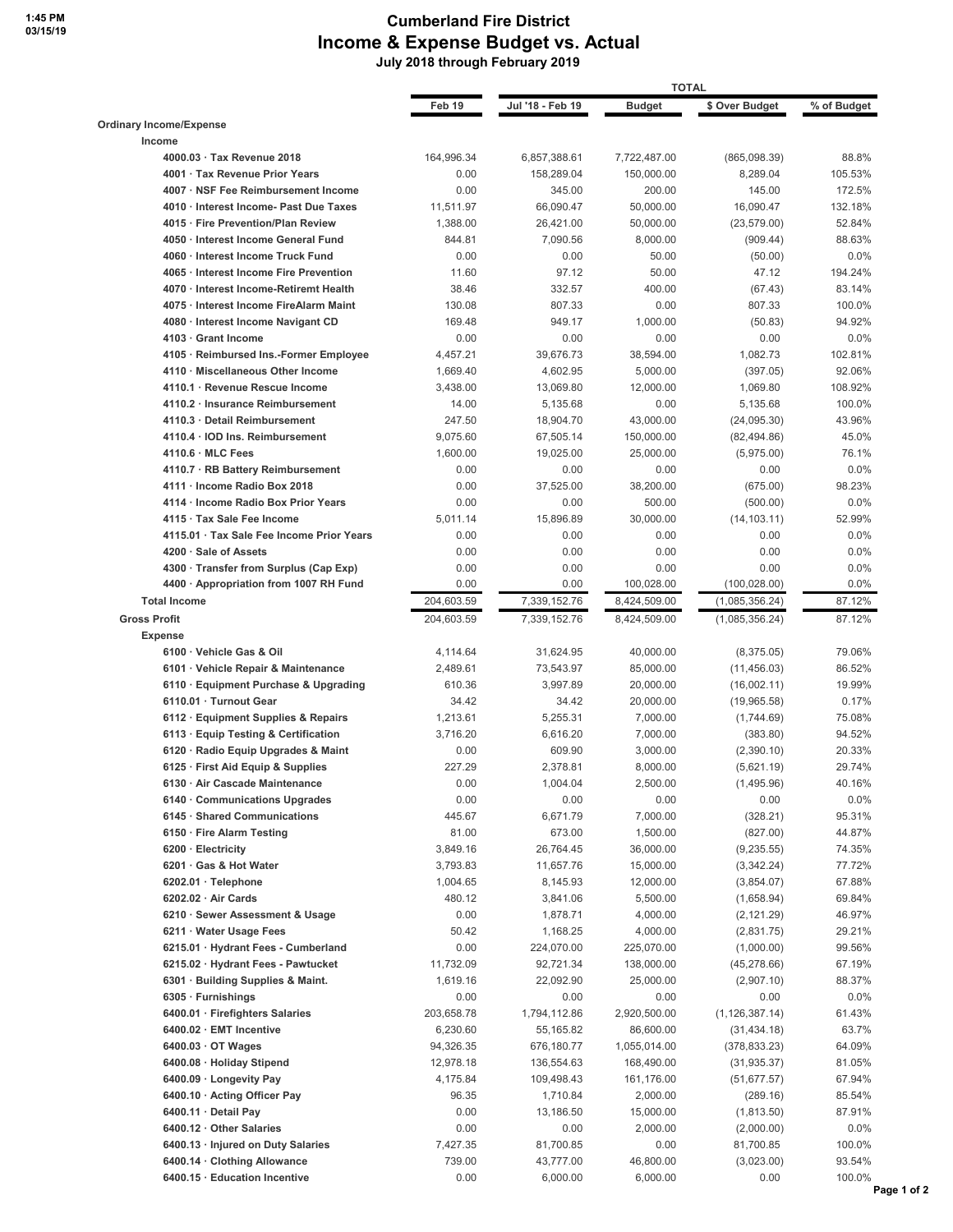#### **Cumberland Fire District Income & Expense Budget vs. Actual July 2018 through February 2019**

|                                           |                 |                        | <b>TOTAL</b>           |                |                  |
|-------------------------------------------|-----------------|------------------------|------------------------|----------------|------------------|
|                                           | Feb 19          | Jul '18 - Feb 19       | <b>Budget</b>          | \$ Over Budget | % of Budget      |
| 6401 · Payroll Tax Expense                | 23,808.18       | 210,749.03             | 342,229.00             | (131, 479.97)  | 61.58%           |
| 6402 · Pension Expense                    | 56,462.52       | 522,672.06             | 802,638.00             | (279, 965.94)  | 65.12%           |
| 6410.01 · Healthcare Insurance            | 73,613.33       | 585,792.75             | 893,479.00             | (307, 686.25)  | 65.56%           |
| 6410.02 · Healthcare Co-Pays              | (10,149.12)     | (90, 382.86)           | (142, 195.00)          | 51,812.14      | 63.56%           |
| 6410.03 · Healthcare Reimb. (HRA) -FF     | 4,459.34        | 30,609.36              | 40,000.00              | (9,390.64)     | 76.52%           |
| 6410.04 · Healthcare -Dental              | 6,258.01        | 50,333.78              | 77,315.00              | (26, 981.22)   | 65.1%            |
| 6410.05 · Healthcare -Vision              | 0.00            | 5,100.00               | 5,100.00               | 0.00           | 100.0%           |
| 6420 · Life Insurance                     | 0.00            | 10,000.00              | 10,350.00              | (350.00)       | 96.62%           |
| 6430 · Education Tuition Cost             | 483.70          | 4,078.37               | 2,000.00               | 2,078.37       | 203.92%          |
| 6510.01 · Healthcare Insurance -Retirees  | 11,565.96       | 96,295.92              | 141,299.00             | (45,003.08)    | 68.15%           |
| 6510.03 · Healthcare Reimb. (HRA)-Retiree | 656.00          | 12,478.20              | 10,000.00              | 2,478.20       | 124.78%          |
| 6510.04 · Healthcare -Dental -Retirees    | 469.72          | 4,492.67               | 6,988.00               | (2,495.33)     | 64.29%           |
| 6520 · COLA - Retirees                    | 0.00            | 11,934.47              | 11,935.00              | (0.53)         | 100.0%           |
| 6600 · Administrative Salaries            | 21,504.87       | 195,954.56             | 310,284.00             | (114, 329.44)  | 63.15%           |
| 6605 · District Commissioner Stipends     | 4,875.00        | 14,333.36              | 22,700.00              | (8,366.64)     | 63.14%           |
| 6610.01 · Healthcare Insurance -Admin     | 6,015.08        | 59,321.09              | 67,004.00              | (7,682.91)     | 88.53%           |
| 6610.02 · Healthcare Co-Pays -Admin       | (842.84)        | (7, 154.97)            | (8,300.00)             | 1,145.03       | 86.2%            |
| 6610.03 · Healthcare Reimb. (HRA)-Admin   | 90.56           | 3,063.05               | 8,700.00               | (5,636.95)     | 35.21%           |
| 6610.04 · Healthcare -Dental -Admin       | 769.75          | 5,978.20               | 7,112.00               | (1, 133.80)    | 84.06%           |
| 6615 · Payroll Tax Expense -Admin         | 1,547.14        | 14,245.78              | 22,970.00              | (8,724.22)     | 62.02%           |
| $6701 \cdot$ Insurances                   | 5,120.00        | 305,208.00             | 352,800.00             |                | 86.51%           |
| 6703.01 · Legal                           | 1,506.25        |                        |                        | (47, 592.00)   | 50.19%           |
| $6703.02 \cdot$ Legal - CBA               |                 | 10,037.50<br>13,931.25 | 20,000.00<br>30,000.00 | (9,962.50)     |                  |
|                                           | 4,656.25        |                        | 9,500.00               | (16,068.75)    | 46.44%           |
| 6705 · Office Supplies & Expenses         | 707.34<br>92.69 | 7,440.85               |                        | (2,059.15)     | 78.33%<br>49.98% |
| 6706 · Printing & Postage                 |                 | 2,498.93               | 5,000.00               | (2,501.07)     |                  |
| 6707 · Newspaper Advertisements           | 158.00          | 736.00                 | 1,500.00               | (764.00)       | 49.07%           |
| 6708 Computer Development Program         | 317.75          | 2,650.85               | 2,500.00               | 150.85         | 106.03%          |
| 6709 Computerized Tax Bills               | 0.00            | 14,262.00              | 15,000.00              | (738.00)       | 95.08%           |
| 6710 · External Accounting Fees           | 0.00            | 11,350.00              | 20,000.00              | (8,650.00)     | 56.75%           |
| 6711 · Fire Chief Expenses                | 733.68          | 876.27                 | 750.00                 | 126.27         | 116.84%          |
| 6712 · Fire Prevention Offset             | 0.00            | 0.00                   | 1,000.00               | (1,000.00)     | $0.0\%$          |
| 6713 Grants - Matching Funds              | 0.00            | 0.00                   | 5,000.00               | (5,000.00)     | $0.0\%$          |
| 6714 · Payroll Processing Fees            | 531.14          | 5,018.77               | 7,000.00               | (1,981.23)     | 71.7%            |
| 6715 · Professional Fees                  | 0.00            | 858.45                 | 2,000.00               | (1, 141.55)    | 42.92%           |
| $6716 \cdot$ Videographer                 | 180.00          | 1,800.00               | 3,000.00               | (1,200.00)     | 60.0%            |
| 6720 · Abatements                         | 0.00            | 993.58                 | 500.00                 | 493.58         | 198.72%          |
| 6725 · Tax Sale Fee                       | 0.00            | 27,325.00              | 30,000.00              | (2,675.00)     | 91.08%           |
| 6730 · Bank Service Fee                   | 0.00            | 275.00                 | 200.00                 | 75.00          | 137.5%           |
| 6735 · IRS HRA Fee                        | 0.00            | 142.38                 | 0.00                   | 142.38         | 100.0%           |
| 6800 · Affiliated Fire Associations       | 0.00            | 798.95                 | 750.00                 | 48.95          | 106.53%          |
| 6905.01 · Drills & Training               | 0.00            | 1,966.47               | 2,500.00               | (533.53)       | 78.66%           |
| 6905.02 · FP & EMS Training               | 0.00            | 6,500.00               | 2,500.00               | 4,000.00       | 260.0%           |
| 6906 · Medical Examinations               | 2,865.00        | 2,865.00               | 3,000.00               | (135.00)       | 95.5%            |
| 6907 · Employee Support Health&Welfare    | 0.00            | 1,997.48               | 3,800.00               | (1,802.52)     | 52.57%           |
| 6908 · Professional Development           | 0.00            | 0.00                   | 300.00                 | (300.00)       | $0.0\%$          |
| 7010 Contingency                          | 0.00            | 7,209.00               | 9,000.00               | (1,791.00)     | 80.1%            |
| 7020 · Sick Time Payout                   | 0.00            | 8,578.29               | 8,000.00               | 578.29         | 107.23%          |
| 7030 · Spec. Fund Radio Box Alarm         | 0.00            | 7,655.47               | 5,000.00               | 2,655.47       | 153.11%          |
| 7040 · Spec. Fund Fire Prevention Exp     | 557.69          | 12,028.14              | 18,000.00              | (5,971.86)     | 66.82%           |
| 7050 · Tax - Legal & Collection Fees      | 0.00            | 827.89                 | 1,000.00               | (172.11)       | 82.79%           |
| 7080 · Interest Expense-L-1 Truck Loan    | 345.40          | 2,932.13               | 5,000.00               | (2,067.87)     | 58.64%           |
| 7085.01 · TANS Interest Expense           | 0.00            | 0.00                   | 4,200.00               | (4,200.00)     | $0.0\%$          |
| 7085.02 · TANS Bank Attorney Fee          | 0.00            | 0.00                   | 2,500.00               | (2,500.00)     | $0.0\%$          |
| 7085.03 · TANS Bond Counsel               | 0.00            | 0.00                   | 4,000.00               | (4,000.00)     | $0.0\%$          |
| 7085.04 · TANS Financial Advisor          | 0.00            | 0.00                   | 3,300.00               | (3,300.00)     | $0.0\%$          |
| 7305 · Capital Expenditures               | 0.00            | 0.00                   | 0.00                   | 0.00           | $0.0\%$          |
| 7310 · Capital Improvements               | 10,084.00       | 53,106.00              | 25,000.00              | 28,106.00      | 212.42%          |
| 8000 · General Reserves Account           | 0.00            | 0.00                   | 0.00                   | 0.00           | $0.0\%$          |
| 8001 · Deficit Reduction Account          | 0.00            | 0.00                   | 60,151.00              | (60, 151.00)   | $0.0\%$          |
| 8010 · Station Building Fund              | 0.00            | 0.00                   | 0.00                   | 0.00           | $0.0\%$          |
| 8100 · Actuarial Study of Retiree HC      | 0.00            | 0.00                   | 0.00                   | 0.00           | $0.0\%$          |
| <b>Total Expense</b>                      | 594,537.07      | 5,694,402.85           | 8,424,509.00           | (2,730,106.15) | 67.59%           |
| <b>Net Ordinary Income</b>                | (389,933.48)    | 1,644,749.91           | 0.00                   | 1,644,749.91   | 100.0%           |
| Net Income                                | (389,933.48)    | 1,644,749.91           | 0.00                   | 1,644,749.91   | 100.0%           |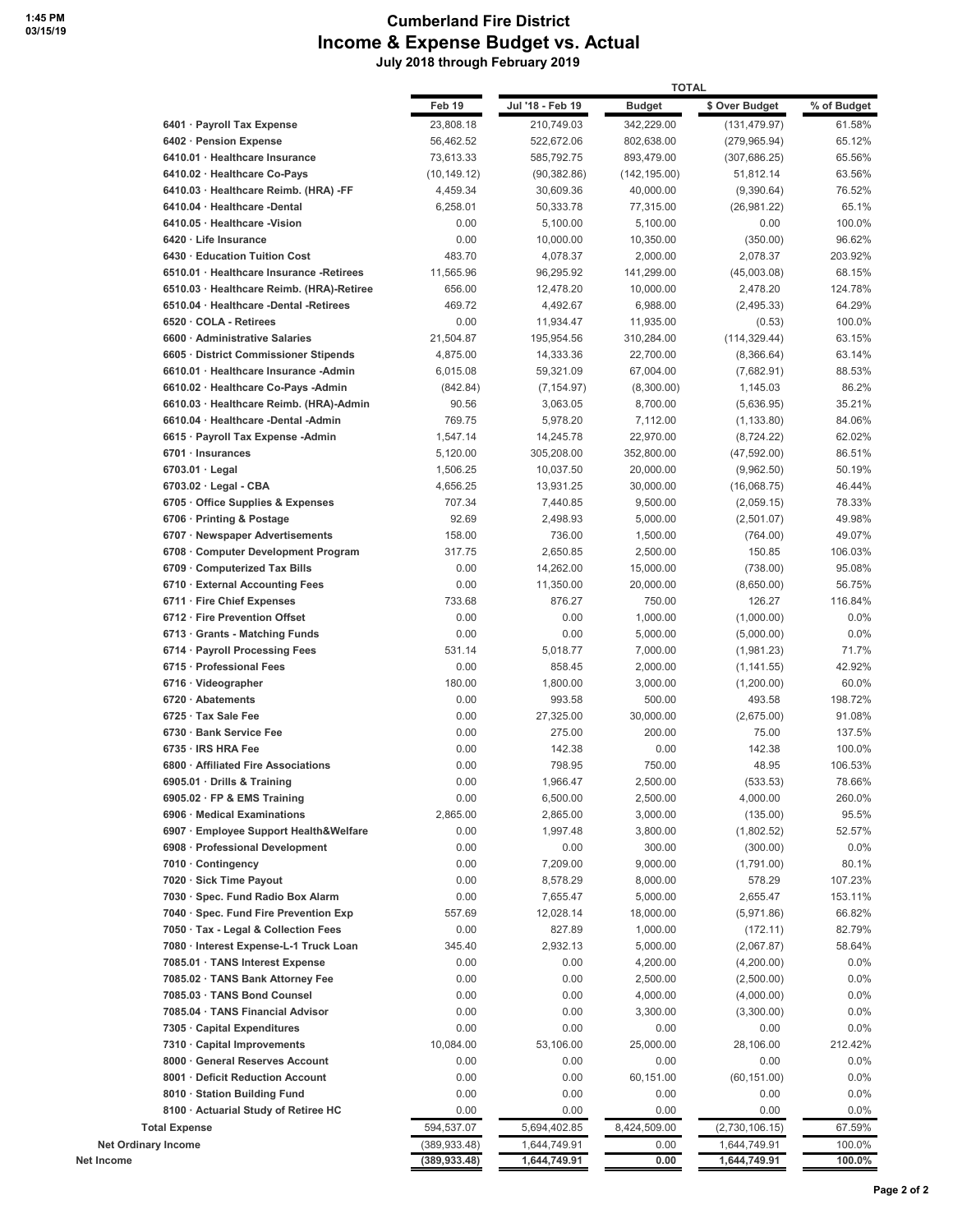| Type         | Num        | Date       | Name                         | Account                                                                                                                       | <b>Paid Amount</b>       |
|--------------|------------|------------|------------------------------|-------------------------------------------------------------------------------------------------------------------------------|--------------------------|
| Check        | EFT        | 02/05/2019 | <b>London Health CDH</b>     | 1002 · FNB HRA Checking                                                                                                       |                          |
|              |            |            |                              | 6410.03 · Healthcare Reimb. (HRA) -FF<br>6510.03 · Healthcare Reimb. (HRA)-Retiree                                            | $-2,211.68$<br>$-465.96$ |
| <b>TOTAL</b> |            |            |                              | 6610.03 · Healthcare Reimb. (HRA)-Admin                                                                                       | $-25.00$<br>$-2,702.64$  |
|              |            |            |                              |                                                                                                                               |                          |
| Check        | EFT        | 02/11/2019 | <b>London Health CDH</b>     | 1002 · FNB HRA Checking                                                                                                       |                          |
|              |            |            |                              | 6410.03 · Healthcare Reimb. (HRA) -FF<br>6510.03 · Healthcare Reimb. (HRA)-Retiree                                            | $-137.60$<br>$-70.06$    |
| <b>TOTAL</b> |            |            |                              |                                                                                                                               | $-207.66$                |
| Check        | EFT.       | 02/19/2019 | <b>London Health CDH</b>     | 1002 · FNB HRA Checking                                                                                                       |                          |
|              |            |            |                              | 6410.03 · Healthcare Reimb. (HRA) -FF                                                                                         | $-786.50$                |
| <b>TOTAL</b> |            |            |                              |                                                                                                                               | $-786.50$                |
| Check        | <b>EFT</b> | 02/19/2019 | <b>Navigant Credit Union</b> | 1001 · Navigant GF Operating                                                                                                  |                          |
|              |            |            |                              | 2510 · Notes Payable - L-1 Truck Loan                                                                                         | $-1,565.05$              |
| <b>TOTAL</b> |            |            |                              | 7080 · Interest Expense-L-1 Truck Loan                                                                                        | $-345.40$<br>$-1,910.45$ |
|              |            |            |                              |                                                                                                                               |                          |
| Check        | <b>EFT</b> | 02/26/2019 | <b>London Health CDH</b>     | 1002 · FNB HRA Checking                                                                                                       |                          |
|              |            |            |                              | 6410.03 · Healthcare Reimb. (HRA) -FF<br>6510.03 · Healthcare Reimb. (HRA)-Retiree<br>6610.03 · Healthcare Reimb. (HRA)-Admin | $-596.81$<br>$-94.48$    |
| <b>TOTAL</b> |            |            |                              |                                                                                                                               | $-1.81$<br>$-693.10$     |
|              |            |            |                              |                                                                                                                               |                          |
| Check        | <b>POS</b> | 02/01/2019 | Amazon.com                   | 1001 · Navigant GF Operating                                                                                                  |                          |
| <b>TOTAL</b> |            |            |                              | 6430 · Education Tuition Cost                                                                                                 | $-316.32$<br>$-316.32$   |
|              |            |            |                              |                                                                                                                               |                          |
| Check        | POS        | 02/02/2019 | Amazon.com                   | 1001 · Navigant GF Operating                                                                                                  |                          |
| <b>TOTAL</b> |            |            |                              | 6430 · Education Tuition Cost                                                                                                 | $-167.38$<br>$-167.38$   |
|              |            |            |                              |                                                                                                                               |                          |
| Check        | POS        | 02/02/2019 | <b>BackBlaze</b>             | 1001 · Navigant GF Operating                                                                                                  |                          |
| <b>TOTAL</b> |            |            |                              | 6708 Computer Development Program                                                                                             | $-7.75$<br>$-7.75$       |
|              |            |            |                              |                                                                                                                               |                          |
| Check        | POS        | 02/07/2019 | Amazon.com                   | 1001 · Navigant GF Operating                                                                                                  |                          |
| <b>TOTAL</b> |            |            |                              | 6112 · Equipment Supplies & Repairs                                                                                           | $-12.43$<br>$-12.43$     |
|              |            |            |                              |                                                                                                                               |                          |
| Check        | POS        | 02/11/2019 | <b>Sirius XM</b>             | 1001 · Navigant GF Operating                                                                                                  |                          |
|              |            |            |                              | 6711 · Fire Chief Expenses                                                                                                    | $-20.77$                 |
| <b>TOTAL</b> |            |            |                              |                                                                                                                               | $-20.77$                 |
| Check        | POS        | 02/13/2019 | <b>Miradore Ltd</b>          | 1002 · FNB HRA Checking                                                                                                       |                          |
|              |            |            |                              | 7040 · Spec. Fund Fire Prevention Exp                                                                                         | $-16.00$                 |
| <b>TOTAL</b> |            |            |                              |                                                                                                                               | $-16.00$                 |
| Check        | POS        | 02/13/2019 | <b>Miradore Ltd</b>          | 1002 · FNB HRA Checking                                                                                                       |                          |
|              |            |            |                              | 7040 · Spec. Fund Fire Prevention Exp                                                                                         | $-16.00$                 |
| <b>TOTAL</b> |            |            |                              |                                                                                                                               | $-16.00$                 |
| Check        | POS        | 02/19/2019 | Amazon.com                   | 1001 · Navigant GF Operating                                                                                                  |                          |
|              |            |            |                              | 6705 · Office Supplies & Expenses                                                                                             | $-119.00$                |
| <b>TOTAL</b> |            |            |                              |                                                                                                                               | $-119.00$                |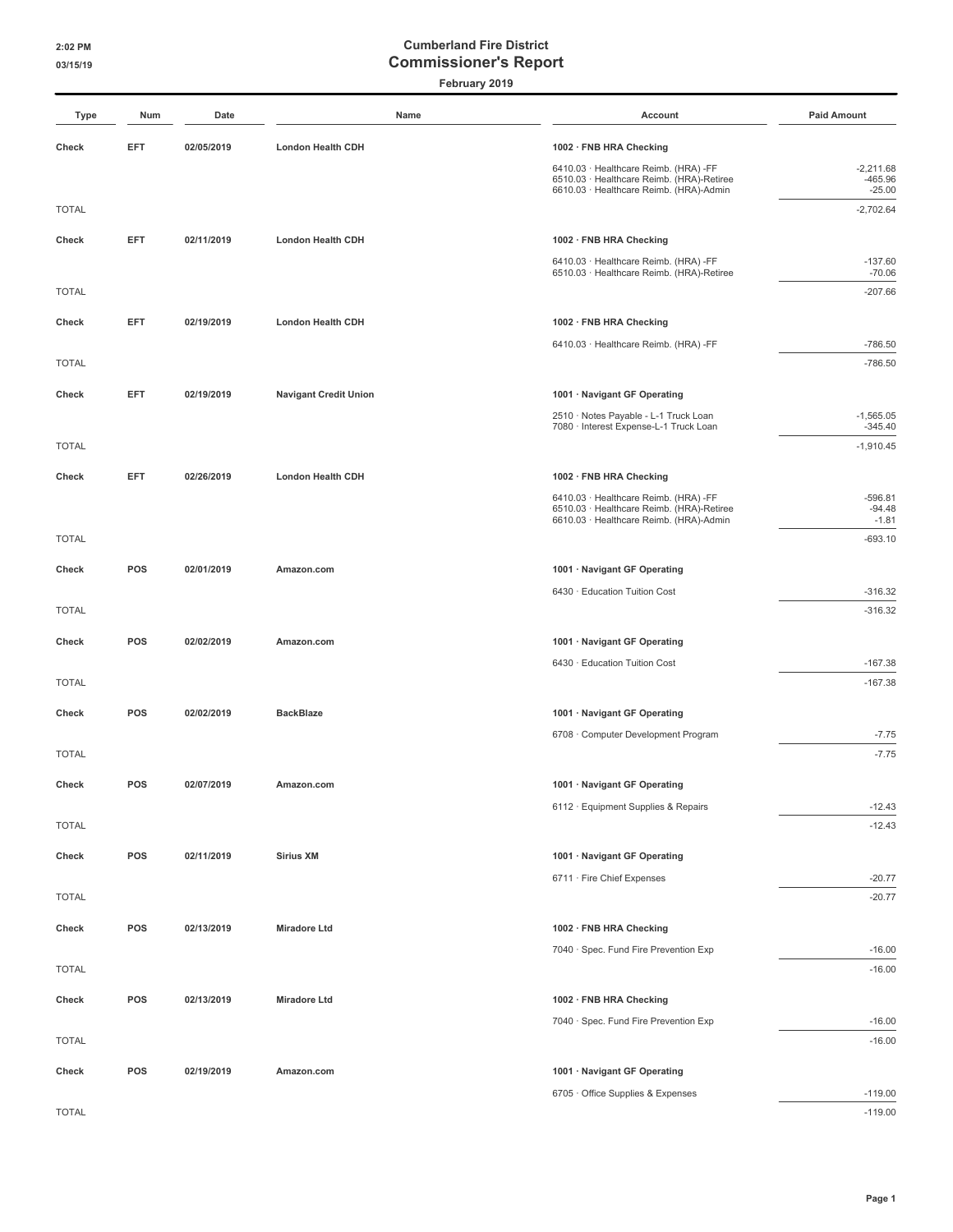| Type         | Num  | Date       | Name                                           | Account                                                                        | <b>Paid Amount</b>           |
|--------------|------|------------|------------------------------------------------|--------------------------------------------------------------------------------|------------------------------|
| Check        | POS  | 02/21/2019 | Amazon.com                                     | 1001 · Navigant GF Operating                                                   |                              |
|              |      |            |                                                | 6110.01 · Turnout Gear                                                         | $-34.42$                     |
| <b>TOTAL</b> |      |            |                                                |                                                                                | $-34.42$                     |
| Check        | POS  | 02/23/2019 | Adobe Systems Inc.                             | 1001 · Navigant GF Operating                                                   |                              |
|              |      |            |                                                | 6705 Office Supplies & Expenses                                                | $-64.16$                     |
| <b>TOTAL</b> |      |            |                                                |                                                                                | $-64.16$                     |
| Check        | POS  | 02/27/2019 | <b>Rhode Island Association of Fire Chiefs</b> | 1001 · Navigant GF Operating                                                   |                              |
|              |      |            |                                                | 6711 · Fire Chief Expenses                                                     | $-500.00$                    |
| <b>TOTAL</b> |      |            |                                                |                                                                                | $-500.00$                    |
| Check        | POS  | 02/27/2019 | Haix North America, Inc.                       | 1001 · Navigant GF Operating                                                   |                              |
|              |      |            |                                                | 6110 · Equipment Purchase & Upgrading                                          | $-449.00$                    |
| <b>TOTAL</b> |      |            |                                                |                                                                                | $-449.00$                    |
| Check        | 1091 | 02/07/2019 | <b>Petty Cash</b>                              | 1004 · FNB Fire Prevention                                                     |                              |
|              |      |            |                                                | 7040 · Spec. Fund Fire Prevention Exp                                          | $-73.91$                     |
| <b>TOTAL</b> |      |            |                                                |                                                                                | $-73.91$                     |
| Check        | 1092 | 02/07/2019 | <b>Navigant Credit Card</b>                    | 1004 · FNB Fire Prevention                                                     |                              |
|              |      |            |                                                | 7040 · Spec. Fund Fire Prevention Exp                                          | $-70.00$                     |
|              |      |            |                                                | 7040 · Spec. Fund Fire Prevention Exp<br>7040 · Spec. Fund Fire Prevention Exp | $-110.00$<br>$-30.00$        |
|              |      |            |                                                | 7040 · Spec. Fund Fire Prevention Exp                                          | $-241.78$                    |
| <b>TOTAL</b> |      |            |                                                |                                                                                | $-451.78$                    |
| Check        | 4931 | 02/01/2019 | Blue Cross Blue Shield -MCA                    | 1001 · Navigant GF Operating                                                   |                              |
|              |      |            |                                                | 6510.01 · Healthcare Insurance -Retirees                                       | $-924.00$                    |
| <b>TOTAL</b> |      |            |                                                |                                                                                | $-924.00$                    |
| Check        | 4932 | 02/01/2019 | <b>Blue Cross &amp; Blue Shield</b>            | 1001 · Navigant GF Operating                                                   |                              |
|              |      |            |                                                | 6410.01 · Healthcare Insurance<br>6510.01 · Healthcare Insurance -Retirees     | $-73,613.33$<br>$-10,584.77$ |
|              |      |            |                                                | 6610.01 · Healthcare Insurance -Admin                                          | $-6,015.08$                  |
| <b>TOTAL</b> |      |            |                                                |                                                                                | $-90,213.18$                 |
| Check        | 4933 | 02/01/2019 | <b>Delta Dental</b>                            | 1001 · Navigant GF Operating                                                   |                              |
|              |      |            |                                                | 6410.04 · Healthcare -Dental<br>6510.04 · Healthcare -Dental -Retirees         | $-6,258.01$<br>$-469.72$     |
| <b>TOTAL</b> |      |            |                                                | 6610.04 · Healthcare -Dental -Admin                                            | $-769.75$                    |
|              |      |            |                                                |                                                                                | $-7,497.48$                  |
| Check        | 4934 | 02/07/2019 | <b>Petty Cash</b>                              | 1001 · Navigant GF Operating                                                   |                              |
|              |      |            |                                                | 6301 · Building Supplies & Maint.<br>6125 · First Aid Equip & Supplies         | $-136.75$<br>$-2.99$         |
| <b>TOTAL</b> |      |            |                                                | 6706 · Printing & Postage                                                      | $-13.40$<br>$-153.14$        |
|              |      |            |                                                |                                                                                |                              |
| Check        | 4935 | 02/07/2019 | <b>Allied Auto Parts</b>                       | 1001 · Navigant GF Operating                                                   |                              |
| <b>TOTAL</b> |      |            |                                                | 6101 · Vehicle Repair & Maintenance                                            | $-191.82$<br>$-191.82$       |
|              |      |            |                                                |                                                                                |                              |
| Check        | 4936 | 02/07/2019 | A & P Fire Systems                             | 1001 · Navigant GF Operating                                                   |                              |
| <b>TOTAL</b> |      |            |                                                | 6150 · Fire Alarm Testing                                                      | $-81.00$<br>$-81.00$         |
|              |      |            |                                                |                                                                                |                              |
| Check        | 4937 | 02/07/2019 | <b>AFLAC</b>                                   | 1001 · Navigant GF Operating                                                   |                              |
|              |      |            |                                                | $2026 \cdot AFLAC$                                                             | $-1,324.02$                  |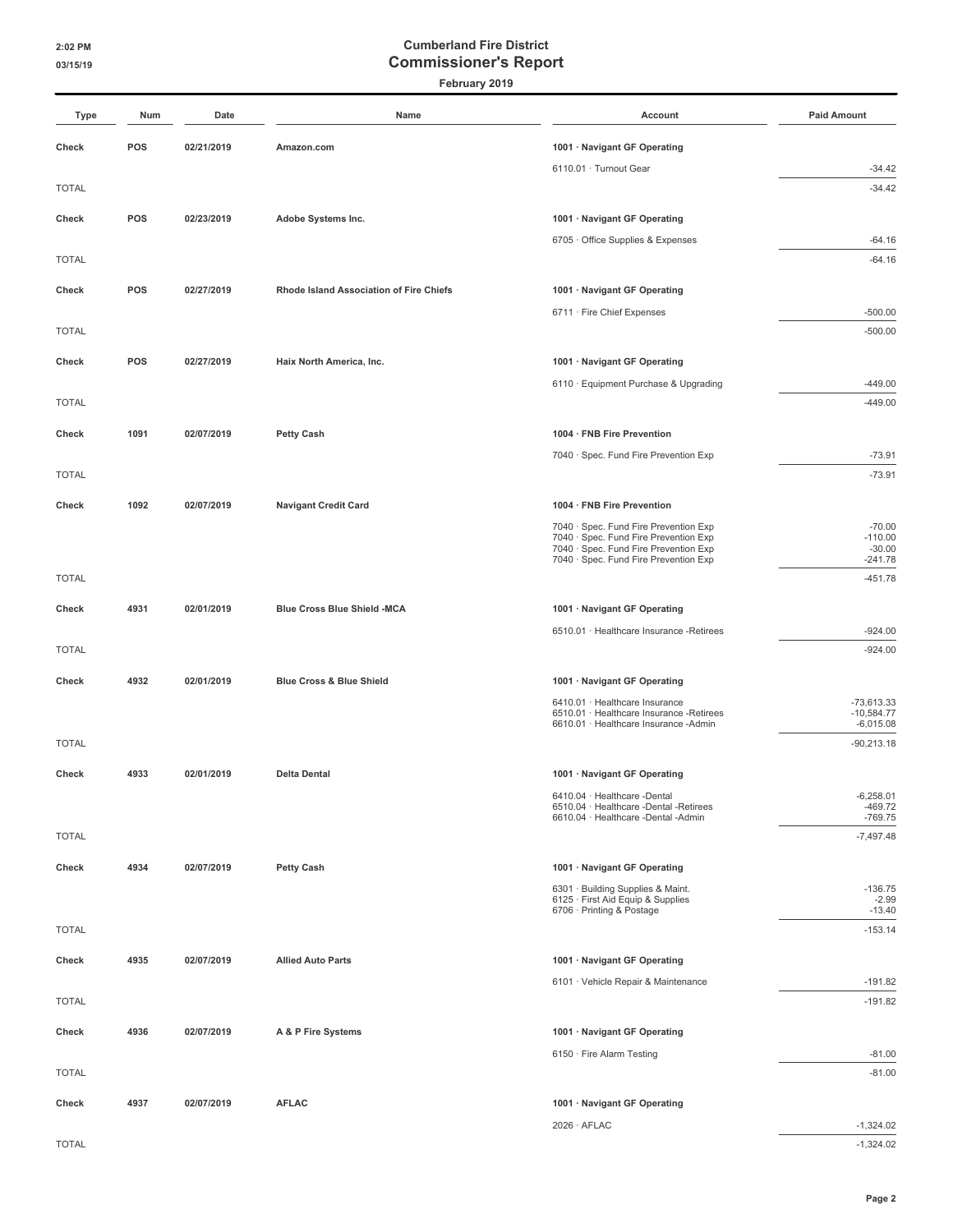| Type         | Num  | Date       | Name                                      | Account                                                                                                       | <b>Paid Amount</b>           |
|--------------|------|------------|-------------------------------------------|---------------------------------------------------------------------------------------------------------------|------------------------------|
| Check        | 4938 | 02/07/2019 | <b>London Health Administrators</b>       | 1001 · Navigant GF Operating                                                                                  |                              |
|              |      |            |                                           | 6410.03 · Healthcare Reimb. (HRA) -FF<br>6610.03 · Healthcare Reimb. (HRA)-Admin                              | $-726.75$<br>$-63.75$        |
| <b>TOTAL</b> |      |            |                                           | 6510.03 · Healthcare Reimb. (HRA)-Retiree                                                                     | $-25.50$<br>$-816.00$        |
| Check        | 4939 | 02/07/2019 | <b>Depault Ace Hardware</b>               | 1001 · Navigant GF Operating                                                                                  |                              |
|              |      |            |                                           | 6301 · Building Supplies & Maint.<br>6112 · Equipment Supplies & Repairs<br>6301 · Building Supplies & Maint. | $-59.93$<br>$-17.47$<br>7.75 |
| <b>TOTAL</b> |      |            |                                           |                                                                                                               | $-69.65$                     |
| Check        | 4940 | 02/07/2019 | Greater Woonsocket Fire Chiefs Mutual Aid | 1001 · Navigant GF Operating                                                                                  |                              |
|              |      |            |                                           | 6711 · Fire Chief Expenses                                                                                    | $-100.00$                    |
| <b>TOTAL</b> |      |            |                                           |                                                                                                               | $-100.00$                    |
| Check        | 4941 | 02/07/2019 | Janitech                                  | 1001 · Navigant GF Operating                                                                                  |                              |
|              |      |            |                                           | 6301 · Building Supplies & Maint.                                                                             | $-127.38$                    |
| <b>TOTAL</b> |      |            |                                           |                                                                                                               | $-127.38$                    |
| Check        | 4942 | 02/07/2019 | <b>Navigant Credit Card</b>               | 1001 · Navigant GF Operating                                                                                  |                              |
|              |      |            |                                           | 6125 · First Aid Equip & Supplies<br>6711 · Fire Chief Expenses                                               | $-38.45$<br>$-112.91$        |
|              |      |            |                                           | 6301 · Building Supplies & Maint.                                                                             | $-329.73$                    |
| <b>TOTAL</b> |      |            |                                           |                                                                                                               | $-481.09$                    |
| Check        | 4943 | 02/07/2019 | <b>NorthEast Electrical</b>               | 1001 · Navigant GF Operating                                                                                  |                              |
|              |      |            |                                           | 6301 · Building Supplies & Maint.<br>6301 · Building Supplies & Maint.                                        | $-59.75$<br>$-10.15$         |
| <b>TOTAL</b> |      |            |                                           |                                                                                                               | $-69.90$                     |
| Check        | 4944 | 02/07/2019 | Northtek                                  | 1001 · Navigant GF Operating                                                                                  |                              |
|              |      |            |                                           | 6101 · Vehicle Repair & Maintenance                                                                           | $-38.82$                     |
| <b>TOTAL</b> |      |            |                                           |                                                                                                               | $-38.82$                     |
| Check        | 4945 | 02/07/2019 | <b>Purchase Power</b>                     | 1001 · Navigant GF Operating                                                                                  |                              |
|              |      |            |                                           | 6706 · Printing & Postage                                                                                     | $-79.29$                     |
| <b>TOTAL</b> |      |            |                                           |                                                                                                               | $-79.29$                     |
| Check        | 4947 | 02/07/2019 | <b>Staples Credit</b>                     | 1001 · Navigant GF Operating                                                                                  |                              |
|              |      |            |                                           | 6705 · Office Supplies & Expenses                                                                             | $-49.99$                     |
| <b>TOTAL</b> |      |            |                                           |                                                                                                               | $-49.99$                     |
| Check        | 4948 | 02/07/2019 | TH Malloy & Sons, Inc                     | 1001 · Navigant GF Operating                                                                                  |                              |
| <b>TOTAL</b> |      |            |                                           | 6100 · Vehicle Gas & Oil                                                                                      | $-3,470.31$<br>$-3,470.31$   |
|              |      |            |                                           |                                                                                                               |                              |
| Check        | 4949 | 02/07/2019 | The Valley Breeze                         | 1001 · Navigant GF Operating                                                                                  |                              |
| <b>TOTAL</b> |      |            |                                           | 6707 · Newspaper Advertisements                                                                               | $-158.00$<br>$-158.00$       |
|              |      |            |                                           |                                                                                                               |                              |
| Check        | 4950 | 02/07/2019 | <b>Video Artistry</b>                     | 1001 · Navigant GF Operating<br>6716 · Videographer                                                           | $-180.00$                    |
| <b>TOTAL</b> |      |            |                                           |                                                                                                               | $-180.00$                    |
| Check        | 4951 | 02/07/2019 | W.B. Mason Co., Inc                       | 1001 · Navigant GF Operating                                                                                  |                              |
|              |      |            |                                           | 6705 · Office Supplies & Expenses                                                                             | $-55.20$                     |
| <b>TOTAL</b> |      |            |                                           |                                                                                                               | $-55.20$                     |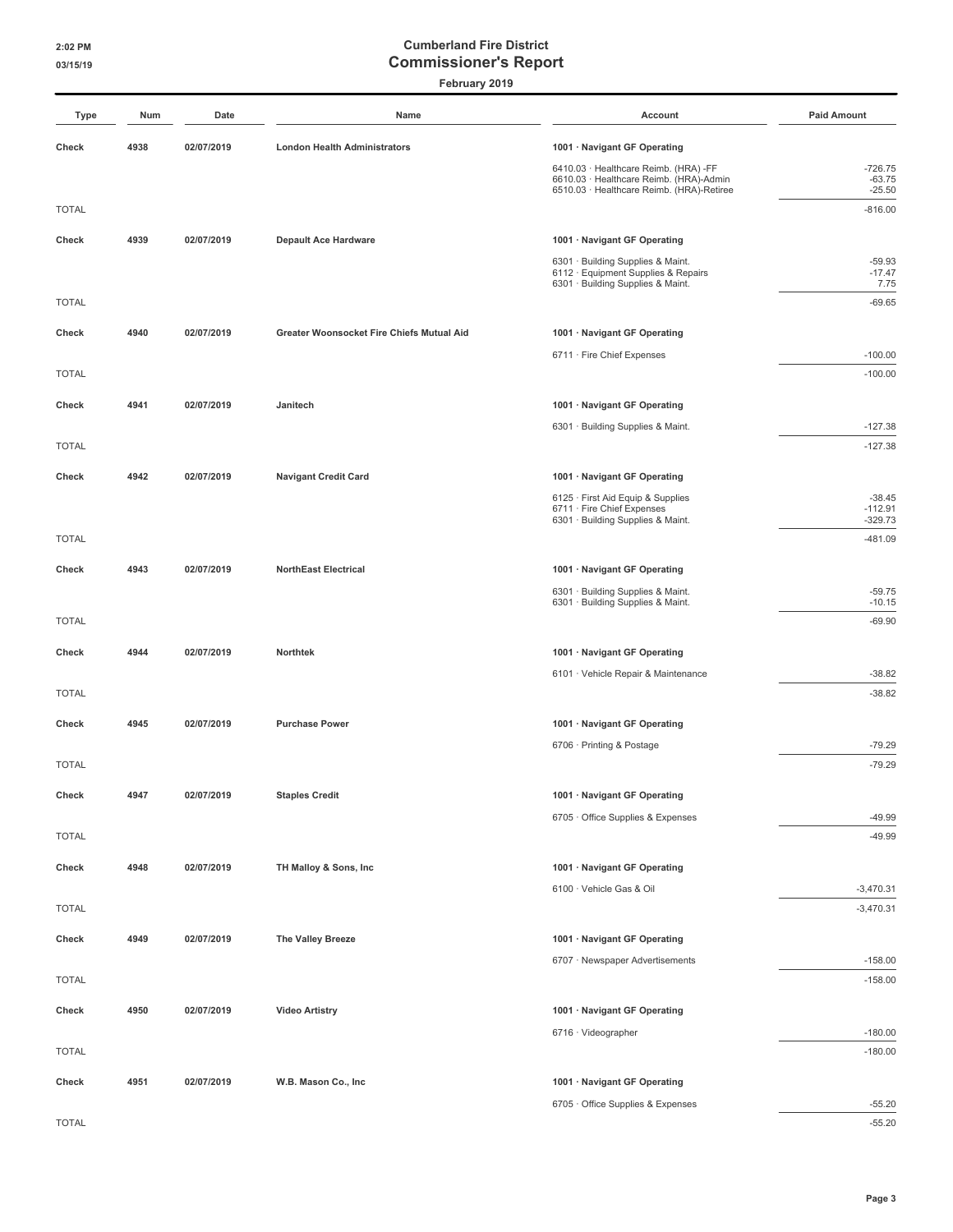| Type         | Num  | Date       | Name                                    | Account                                                                                                                      | <b>Paid Amount</b>                               |
|--------------|------|------------|-----------------------------------------|------------------------------------------------------------------------------------------------------------------------------|--------------------------------------------------|
| Check        | 4952 | 02/07/2019 | <b>Cumberland Fire District</b>         | 1001 · Navigant GF Operating                                                                                                 |                                                  |
|              |      |            |                                         | 1002 · FNB HRA Checking                                                                                                      | $-10,000.00$                                     |
| <b>TOTAL</b> |      |            |                                         |                                                                                                                              | $-10,000.00$                                     |
| Check        | 4953 | 02/07/2019 | <b>RI Fire Instructors' Association</b> | 1001 · Navigant GF Operating                                                                                                 |                                                  |
|              |      |            |                                         | 6400.14 · Clothing Allowance<br>6400.14 · Clothing Allowance<br>6400.14 · Clothing Allowance<br>6400.14 · Clothing Allowance | $-160.00$<br>$-160.00$<br>$-160.00$<br>$-160.00$ |
| <b>TOTAL</b> |      |            |                                         |                                                                                                                              | $-640.00$                                        |
|              |      | 02/13/2019 |                                         |                                                                                                                              |                                                  |
| Check        | 4954 |            | Hayden, Richard G.                      | 1001 · Navigant GF Operating<br>6605 · District Commissioner Stipends                                                        | $-800.00$                                        |
| <b>TOTAL</b> |      |            |                                         |                                                                                                                              | $-800.00$                                        |
| Check        | 4956 | 02/13/2019 |                                         |                                                                                                                              |                                                  |
|              |      |            | Hogan, Timothy E.                       | 1001 · Navigant GF Operating<br>6605 · District Commissioner Stipends                                                        | $-800.00$                                        |
| <b>TOTAL</b> |      |            |                                         |                                                                                                                              | $-800.00$                                        |
| Check        | 4957 | 02/13/2019 | Jones, Dana L.                          | 1001 · Navigant GF Operating                                                                                                 |                                                  |
|              |      |            |                                         | 6605 · District Commissioner Stipends                                                                                        | $-800.00$                                        |
| <b>TOTAL</b> |      |            |                                         |                                                                                                                              | $-800.00$                                        |
| Check        | 4958 | 02/13/2019 | Koutsogiane, Phillip                    | 1001 · Navigant GF Operating                                                                                                 |                                                  |
|              |      |            |                                         | 6605 · District Commissioner Stipends                                                                                        | $-800.00$                                        |
| <b>TOTAL</b> |      |            |                                         |                                                                                                                              | $-800.00$                                        |
| Check        | 4959 | 02/13/2019 | Ouellette, Cynthia M.                   | 1001 · Navigant GF Operating                                                                                                 |                                                  |
|              |      |            |                                         | 6605 · District Commissioner Stipends                                                                                        | $-875.00$                                        |
| <b>TOTAL</b> |      |            |                                         |                                                                                                                              | $-875.00$                                        |
| Check        | 4961 | 02/13/2019 | Santoro, Paul W.                        | 1001 · Navigant GF Operating                                                                                                 |                                                  |
|              |      |            |                                         | 6605 · District Commissioner Stipends                                                                                        | $-800.00$                                        |
| <b>TOTAL</b> |      |            |                                         |                                                                                                                              | $-800.00$                                        |
| Check        | 4962 | 02/13/2019 | <b>Apex Technology Group</b>            | 1001 · Navigant GF Operating                                                                                                 |                                                  |
|              |      |            |                                         | 6708 Computer Development Program                                                                                            | $-110.00$                                        |
|              |      |            |                                         | 6708 Computer Development Program                                                                                            | $-200.00$                                        |
| <b>TOTAL</b> |      |            |                                         |                                                                                                                              | $-310.00$                                        |
| Check        | 4963 | 02/13/2019 | <b>Emily Andrews</b>                    | 1001 · Navigant GF Operating                                                                                                 |                                                  |
|              |      |            |                                         | 6400.14 · Clothing Allowance                                                                                                 | $-99.00$<br>$-99.00$                             |
| <b>TOTAL</b> |      |            |                                         |                                                                                                                              |                                                  |
| Check        | 4964 | 02/13/2019 | <b>B &amp; M Printing</b>               | 1001 · Navigant GF Operating                                                                                                 |                                                  |
| <b>TOTAL</b> |      |            |                                         | 6705 · Office Supplies & Expenses                                                                                            | $-74.00$<br>$-74.00$                             |
|              |      |            |                                         |                                                                                                                              |                                                  |
| Check        | 4965 | 02/13/2019 | <b>Cumberland Pest Control, LLC</b>     | 1001 · Navigant GF Operating                                                                                                 |                                                  |
|              |      |            |                                         | 6301 · Building Supplies & Maint.<br>6301 · Building Supplies & Maint.                                                       | $-25.00$<br>$-30.00$                             |
| <b>TOTAL</b> |      |            |                                         | 6301 · Building Supplies & Maint.                                                                                            | $-25.00$<br>$-80.00$                             |
|              |      |            |                                         |                                                                                                                              |                                                  |
| Check        | 4966 | 02/13/2019 | <b>JLN Associates LLC</b>               | 1001 · Navigant GF Operating<br>6113 · Equip Testing & Certification                                                         | $-3,716.20$                                      |
| <b>TOTAL</b> |      |            |                                         |                                                                                                                              | $-3,716.20$                                      |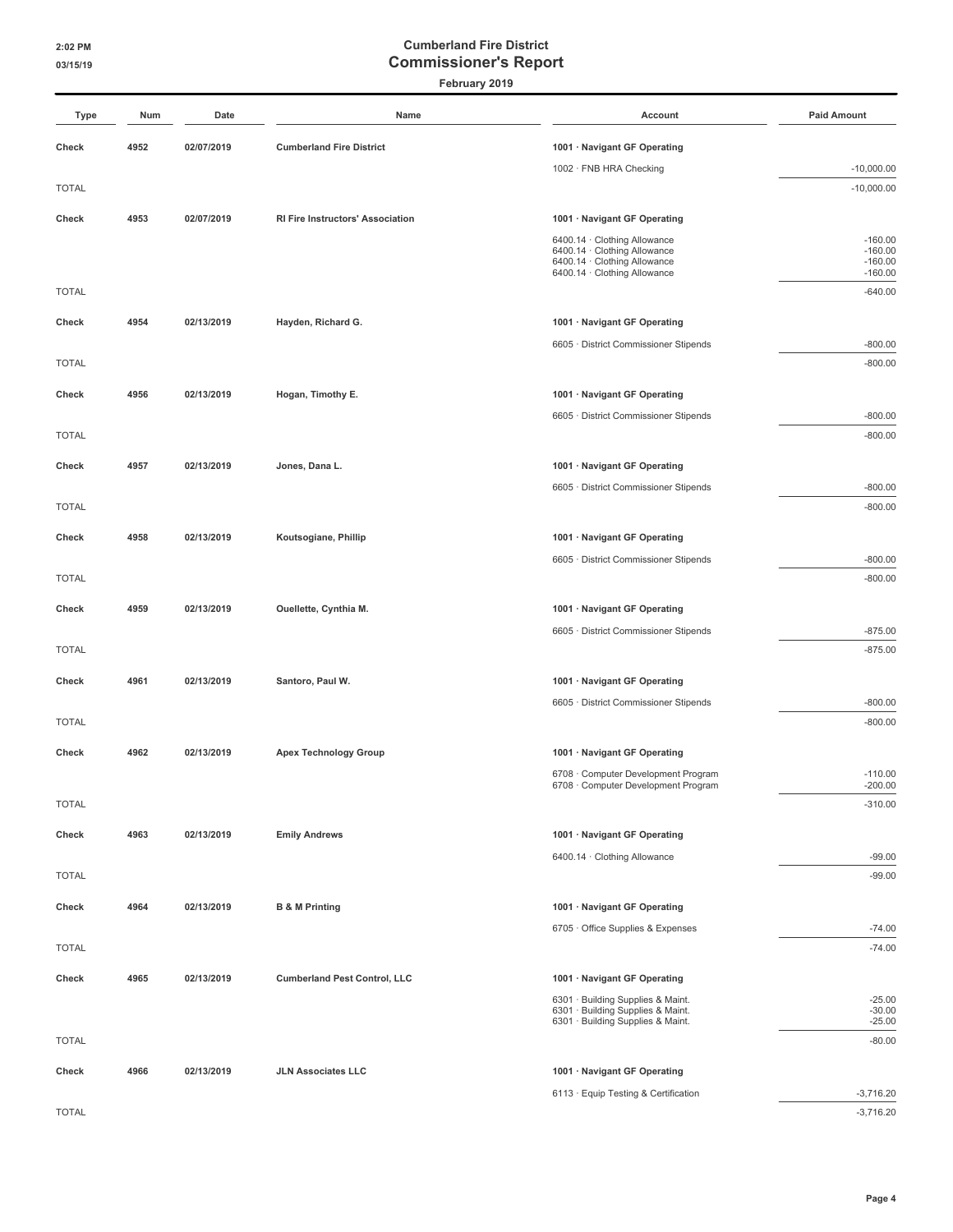| Type         | Num  | Date       | Name                            | Account                             | <b>Paid Amount</b>         |
|--------------|------|------------|---------------------------------|-------------------------------------|----------------------------|
| Check        | 4967 | 02/13/2019 | Janitech                        | 1001 · Navigant GF Operating        |                            |
|              |      |            |                                 | 6301 · Building Supplies & Maint.   | $-148.47$                  |
| <b>TOTAL</b> |      |            |                                 | 6301 · Building Supplies & Maint.   | $-160.75$<br>$-309.22$     |
|              |      |            |                                 |                                     |                            |
| Check        | 4968 | 02/13/2019 | <b>National Grid Elec Sta1</b>  | 1001 · Navigant GF Operating        |                            |
| <b>TOTAL</b> |      |            |                                 | 6200 · Electricity                  | $-924.16$<br>$-924.16$     |
|              |      |            |                                 |                                     |                            |
| Check        | 4969 | 02/13/2019 | <b>National Grid Elec Sta2</b>  | 1001 · Navigant GF Operating        | $-486.99$                  |
| <b>TOTAL</b> |      |            |                                 | 6200 · Electricity                  | $-486.99$                  |
|              |      |            |                                 |                                     |                            |
| Check        | 4970 | 02/13/2019 | <b>National Grid Elec Sta4</b>  | 1001 · Navigant GF Operating        |                            |
| <b>TOTAL</b> |      |            |                                 | 6200 · Electricity                  | $-1,826.21$<br>$-1,826.21$ |
|              |      |            |                                 |                                     |                            |
| Check        | 4971 | 02/13/2019 | <b>National Grid Elec Sta5</b>  | 1001 · Navigant GF Operating        |                            |
| <b>TOTAL</b> |      |            |                                 | 6200 · Electricity                  | $-583.43$<br>$-583.43$     |
|              |      |            |                                 |                                     |                            |
| Check        | 4972 | 02/13/2019 | <b>National Grid Elec Sta5A</b> | 1001 · Navigant GF Operating        |                            |
| <b>TOTAL</b> |      |            |                                 | 6200 · Electricity                  | $-28.37$<br>$-28.37$       |
|              |      |            |                                 |                                     |                            |
| Check        | 4973 | 02/13/2019 | <b>National Grid Gas Sta1</b>   | 1001 · Navigant GF Operating        |                            |
| <b>TOTAL</b> |      |            |                                 | 6201 · Gas & Hot Water              | $-1,077.21$<br>$-1,077.21$ |
|              |      |            |                                 |                                     |                            |
| Check        | 4974 | 02/13/2019 | <b>National Grid Gas Sta2</b>   | 1001 · Navigant GF Operating        |                            |
| <b>TOTAL</b> |      |            |                                 | 6201 · Gas & Hot Water              | $-859.81$<br>$-859.81$     |
|              |      |            |                                 |                                     |                            |
| Check        | 4975 | 02/13/2019 | <b>National Grid Gas Sta4</b>   | 1001 · Navigant GF Operating        |                            |
| <b>TOTAL</b> |      |            |                                 | 6201 · Gas & Hot Water              | $-951.46$<br>$-951.46$     |
|              |      |            |                                 |                                     |                            |
| Check        | 4976 | 02/13/2019 | <b>National Grid Gas Sta5A</b>  | 1001 · Navigant GF Operating        |                            |
| <b>TOTAL</b> |      |            |                                 | 6201 · Gas & Hot Water              | $-92.25$<br>$-92.25$       |
|              |      |            |                                 |                                     |                            |
| Check        | 4977 | 02/13/2019 | <b>National Grid Gas Sta5</b>   | 1001 · Navigant GF Operating        |                            |
| <b>TOTAL</b> |      |            |                                 | 6201 · Gas & Hot Water              | $-813.10$<br>$-813.10$     |
|              |      |            |                                 |                                     |                            |
| Check        | 4978 | 02/13/2019 | <b>NAPA Auto Parts</b>          | 1001 · Navigant GF Operating        |                            |
| <b>TOTAL</b> |      |            |                                 | 6101 · Vehicle Repair & Maintenance | $-30.18$<br>$-30.18$       |
|              |      |            |                                 |                                     |                            |
| Check        | 4979 | 02/13/2019 | Ralco Equipment Co., Inc        | 1001 · Navigant GF Operating        |                            |
| <b>TOTAL</b> |      |            |                                 | 6101 · Vehicle Repair & Maintenance | $-1,832.74$<br>$-1,832.74$ |
|              |      |            |                                 |                                     |                            |
| Check        | 4980 | 02/13/2019 | <b>Shipman's Fire Equipment</b> | 1001 · Navigant GF Operating        |                            |
| <b>TOTAL</b> |      |            |                                 | 6112 · Equipment Supplies & Repairs | $-418.58$<br>$-418.58$     |
|              |      |            |                                 |                                     |                            |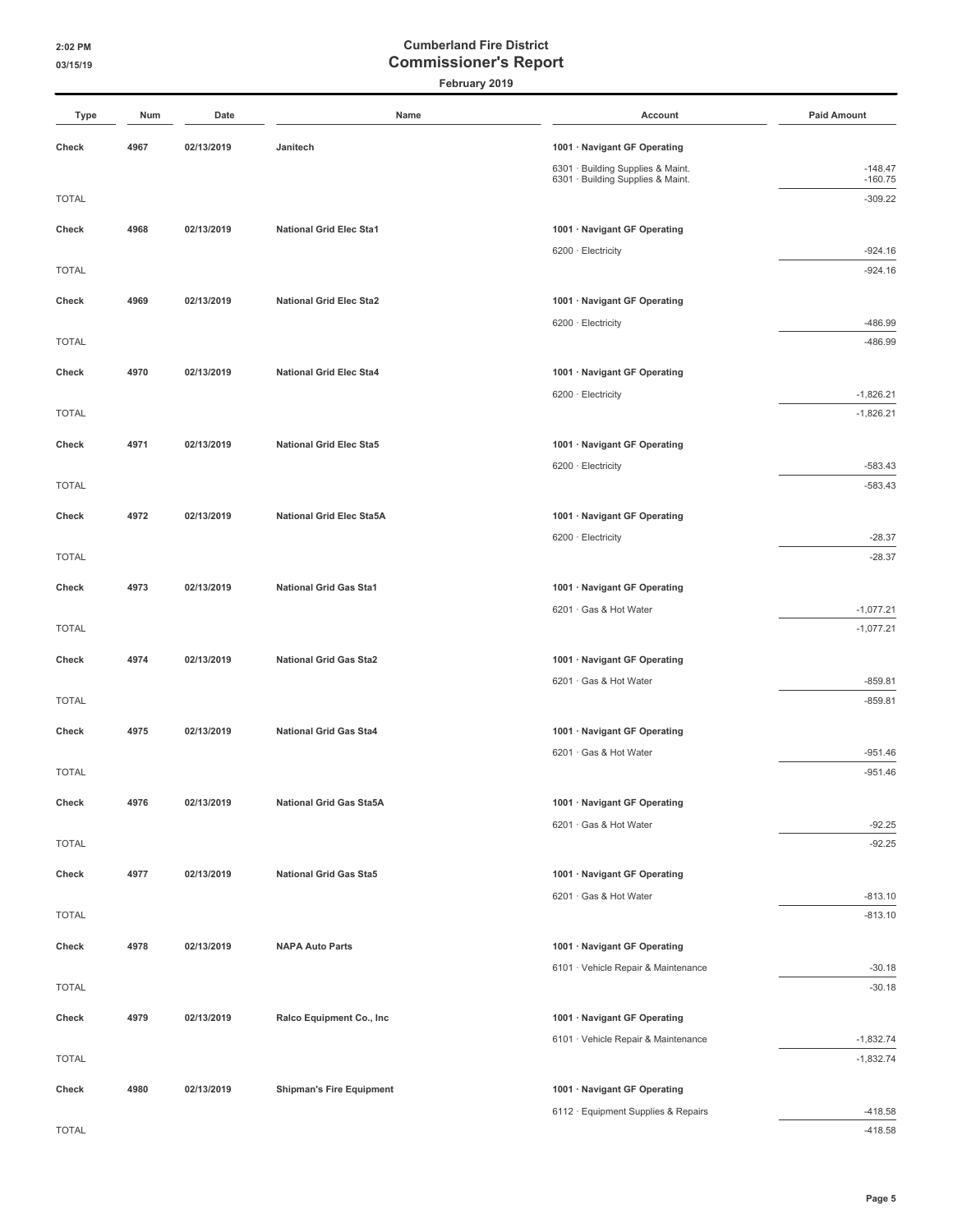| Type         | Num  | Date       | Name                                       | Account                                                             | <b>Paid Amount</b>     |
|--------------|------|------------|--------------------------------------------|---------------------------------------------------------------------|------------------------|
| Check        | 4981 | 02/21/2019 | A. Charpentier Power Systems               | 1001 · Navigant GF Operating                                        |                        |
|              |      |            |                                            | 6301 · Building Supplies & Maint.                                   | $-190.00$              |
| <b>TOTAL</b> |      |            |                                            | 6301 · Building Supplies & Maint.                                   | $-195.00$<br>$-385.00$ |
|              |      |            |                                            |                                                                     |                        |
| Check        | 4982 | 02/21/2019 | Timothy M. Bliss, Attorney at Law          | 1001 · Navigant GF Operating<br>$6703.02 \cdot$ Legal - CBA         | $-3,587.50$            |
| <b>TOTAL</b> |      |            |                                            |                                                                     | $-3,587.50$            |
| Check        | 4983 | 02/21/2019 | <b>Kevin Clarke</b>                        | 1001 · Navigant GF Operating                                        |                        |
|              |      |            |                                            | 6510.01 · Healthcare Insurance -Retirees                            | $-57.19$               |
| <b>TOTAL</b> |      |            |                                            |                                                                     | $-57.19$               |
| Check        | 4984 | 02/21/2019 | <b>Landmark Occupational Health Center</b> | 1001 · Navigant GF Operating                                        |                        |
|              |      |            |                                            | 6906 · Medical Examinations                                         | $-700.00$              |
| <b>TOTAL</b> |      |            |                                            |                                                                     | $-700.00$              |
| Check        | 4985 | 02/21/2019 | <b>Landmark Occupational Health Center</b> | 1001 · Navigant GF Operating                                        |                        |
|              |      |            |                                            | 6906 · Medical Examinations                                         | $-700.00$              |
| <b>TOTAL</b> |      |            |                                            |                                                                     | $-700.00$              |
| Check        | 4986 | 02/21/2019 | <b>Landmark Occupational Health Center</b> | 1001 · Navigant GF Operating                                        |                        |
|              |      |            |                                            | 6906 · Medical Examinations                                         | $-765.00$              |
| <b>TOTAL</b> |      |            |                                            |                                                                     | $-765.00$              |
| Check        | 4987 | 02/21/2019 | <b>Landmark Occupational Health Center</b> | 1001 · Navigant GF Operating                                        |                        |
| <b>TOTAL</b> |      |            |                                            | 6906 · Medical Examinations                                         | $-700.00$<br>$-700.00$ |
|              |      |            |                                            |                                                                     |                        |
| Check        | 4988 | 02/21/2019 | Police & Firemen's Insurance Assoc.        | 1001 · Navigant GF Operating<br>2028 · P & F Insurance Assoc.       | $-741.02$              |
| <b>TOTAL</b> |      |            |                                            |                                                                     | $-741.02$              |
| Check        | 4989 | 02/21/2019 | Prescott H. Peirce Co. Inc.                | 1001 · Navigant GF Operating                                        |                        |
|              |      |            |                                            | 6112 · Equipment Supplies & Repairs                                 | $-616.25$              |
| <b>TOTAL</b> |      |            |                                            | 6112 · Equipment Supplies & Repairs                                 | $-89.76$               |
|              |      |            |                                            |                                                                     | $-706.01$              |
| Check        | 4990 | 02/21/2019 | Kafin Oil Co., Inc.                        | 1001 · Navigant GF Operating                                        |                        |
| <b>TOTAL</b> |      |            |                                            | 6301 · Building Supplies & Maint.                                   | $-129.00$<br>$-129.00$ |
|              |      |            |                                            |                                                                     |                        |
| Check        | 4991 | 02/21/2019 | Roger's Ace Hardware Inc                   | 1001 · Navigant GF Operating<br>6112 · Equipment Supplies & Repairs | $-15.12$               |
| <b>TOTAL</b> |      |            |                                            |                                                                     | $-15.12$               |
| Check        | 4992 | 02/21/2019 | <b>RISE Engineering</b>                    | 1001 · Navigant GF Operating                                        |                        |
|              |      |            |                                            | 7310 · Capital Improvements                                         | $-3,274.00$            |
| <b>TOTAL</b> |      |            |                                            |                                                                     | $-3,274.00$            |
| Check        | 4993 | 02/21/2019 | <b>Shell Fleet Plus</b>                    | 1001 · Navigant GF Operating                                        |                        |
|              |      |            |                                            | 6100 · Vehicle Gas & Oil                                            | $-461.14$              |
| <b>TOTAL</b> |      |            |                                            |                                                                     | $-461.14$              |
| Check        | 4994 | 02/21/2019 | <b>Smithfield Power Equipment</b>          | 1001 · Navigant GF Operating                                        |                        |
|              |      |            |                                            | 6112 · Equipment Supplies & Repairs                                 | $-44.00$               |
| <b>TOTAL</b> |      |            |                                            |                                                                     | $-44.00$               |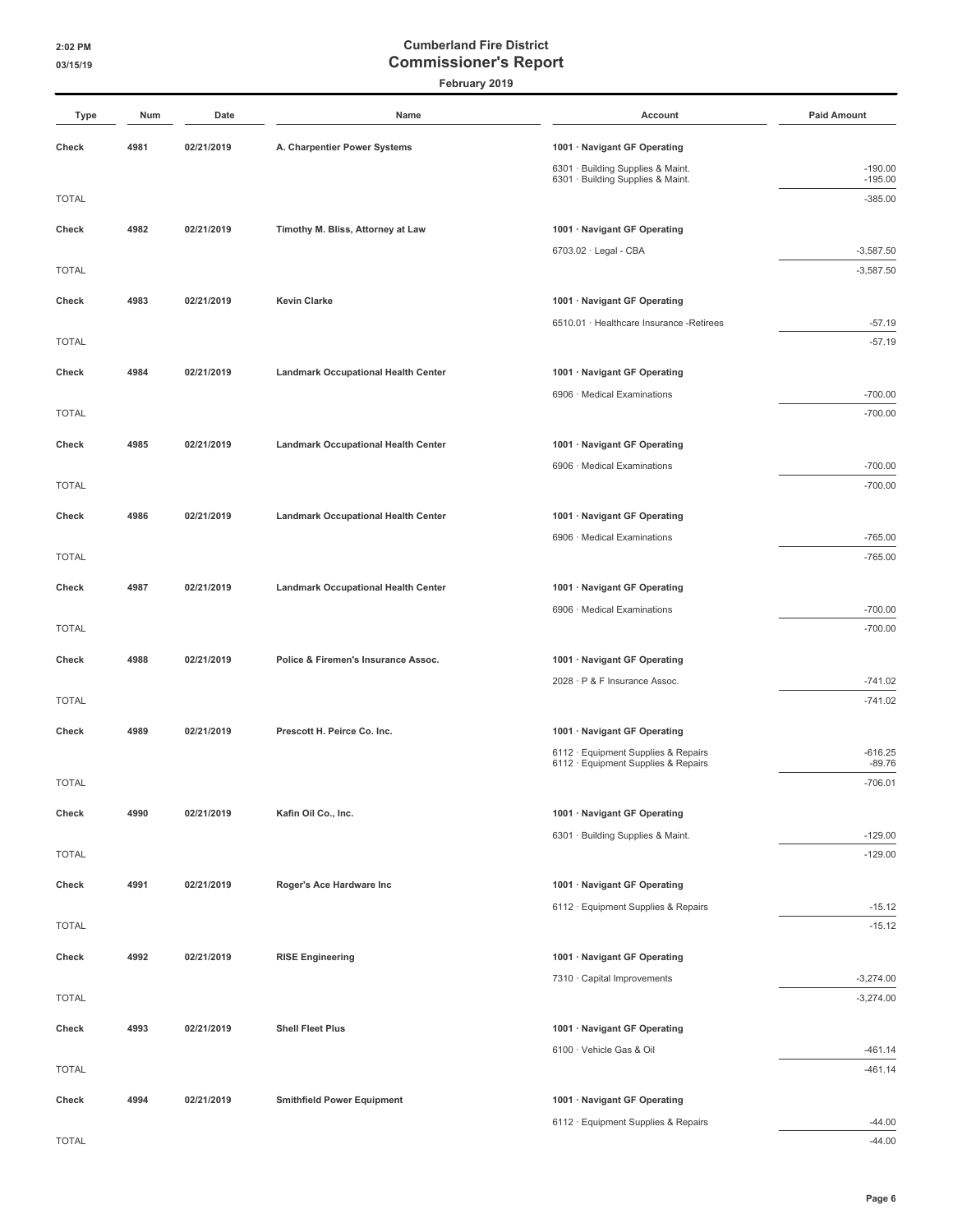| Type         | Num  | Date       | Name                                    | Account                                  | <b>Paid Amount</b>         |
|--------------|------|------------|-----------------------------------------|------------------------------------------|----------------------------|
| Check        | 4995 | 02/21/2019 | <b>S&amp;D Road Service</b>             | 1001 · Navigant GF Operating             |                            |
|              |      |            |                                         | 6101 · Vehicle Repair & Maintenance      | $-118.21$                  |
| <b>TOTAL</b> |      |            |                                         |                                          | $-118.21$                  |
| Check        | 4996 | 02/21/2019 | W.B. Mason Co., Inc                     | 1001 · Navigant GF Operating             |                            |
|              |      |            |                                         | 6705 · Office Supplies & Expenses        | $-27.15$                   |
| <b>TOTAL</b> |      |            |                                         |                                          | $-27.15$                   |
| Check        | 4997 | 02/21/2019 | <b>Verizon Wireless</b>                 | 1001 · Navigant GF Operating             |                            |
|              |      |            |                                         | 6202.02 · Air Cards                      | $-160.04$                  |
| <b>TOTAL</b> |      |            |                                         | 6202.02 · Air Cards                      | $-320.08$<br>$-480.12$     |
|              |      |            |                                         |                                          |                            |
| Check        | 4998 | 02/21/2019 | <b>Cox Communications</b>               | 1001 · Navigant GF Operating             |                            |
| <b>TOTAL</b> |      |            |                                         | $6202.01 \cdot$ Telephone                | $-854.66$<br>$-854.66$     |
|              |      |            |                                         |                                          |                            |
| Check        | 4999 | 02/28/2019 | C & S Specialty, Inc.                   | 1001 · Navigant GF Operating             |                            |
| <b>TOTAL</b> |      |            |                                         | 6110 · Equipment Purchase & Upgrading    | $-161.36$<br>$-161.36$     |
|              |      |            |                                         |                                          |                            |
| Check        | 5000 | 02/28/2019 | Kafin Oil Co., Inc.                     | 1001 · Navigant GF Operating             |                            |
| <b>TOTAL</b> |      |            |                                         | 7310 · Capital Improvements              | $-6,810.00$<br>$-6,810.00$ |
|              |      |            |                                         |                                          |                            |
| Check        | 5001 | 02/28/2019 | <b>Kelley Nickson Morris</b>            | 1001 · Navigant GF Operating             |                            |
|              |      |            |                                         | 6703.01 · Legal<br>6703.02 · Legal - CBA | $-1,506.25$<br>$-1,068.75$ |
| <b>TOTAL</b> |      |            |                                         |                                          | $-2,575.00$                |
| Check        | 5002 | 02/28/2019 | <b>Moore Medical LLC</b>                | 1001 · Navigant GF Operating             |                            |
|              |      |            |                                         | 6125 · First Aid Equip & Supplies        | $-185.85$                  |
| <b>TOTAL</b> |      |            |                                         |                                          | $-185.85$                  |
| Check        | 5003 | 02/28/2019 | <b>Pawtucket Water Supply -Hydrants</b> | 1001 · Navigant GF Operating             |                            |
|              |      |            |                                         | 6215.02 · Hydrant Fees - Pawtucket       | $-11,732.09$               |
| <b>TOTAL</b> |      |            |                                         |                                          | $-11,732.09$               |
| Check        | 5004 | 02/28/2019 | <b>Pawtucket Water Supply Board</b>     | 1001 · Navigant GF Operating             |                            |
|              |      |            |                                         | 6211 · Water Usage Fees                  | $-50.42$                   |
| <b>TOTAL</b> |      |            |                                         |                                          | $-50.42$                   |
| Check        | 5005 | 02/28/2019 | <b>Emergency Reporting</b>              | 1001 · Navigant GF Operating             |                            |
|              |      |            |                                         | 6145 · Shared Communications             | $-445.67$                  |
| <b>TOTAL</b> |      |            |                                         |                                          | $-445.67$                  |
| Check        | 5006 | 02/28/2019 | Ralco Equipment Co., Inc.               | 1001 · Navigant GF Operating             |                            |
|              |      |            |                                         | 6101 · Vehicle Repair & Maintenance      | $-277.84$                  |
| <b>TOTAL</b> |      |            |                                         |                                          | $-277.84$                  |
| Check        | 5007 | 02/28/2019 | <b>Staples Credit</b>                   | 1001 · Navigant GF Operating             |                            |
|              |      |            |                                         | 6705 · Office Supplies & Expenses        | $-74.56$                   |
| <b>TOTAL</b> |      |            |                                         |                                          | $-74.56$                   |
| Check        | 5008 | 02/28/2019 | Shell /WEX Bank                         | 1001 · Navigant GF Operating             |                            |
|              |      |            |                                         | 6100 · Vehicle Gas & Oil                 | $-183.19$                  |
| <b>TOTAL</b> |      |            |                                         |                                          | $-183.19$                  |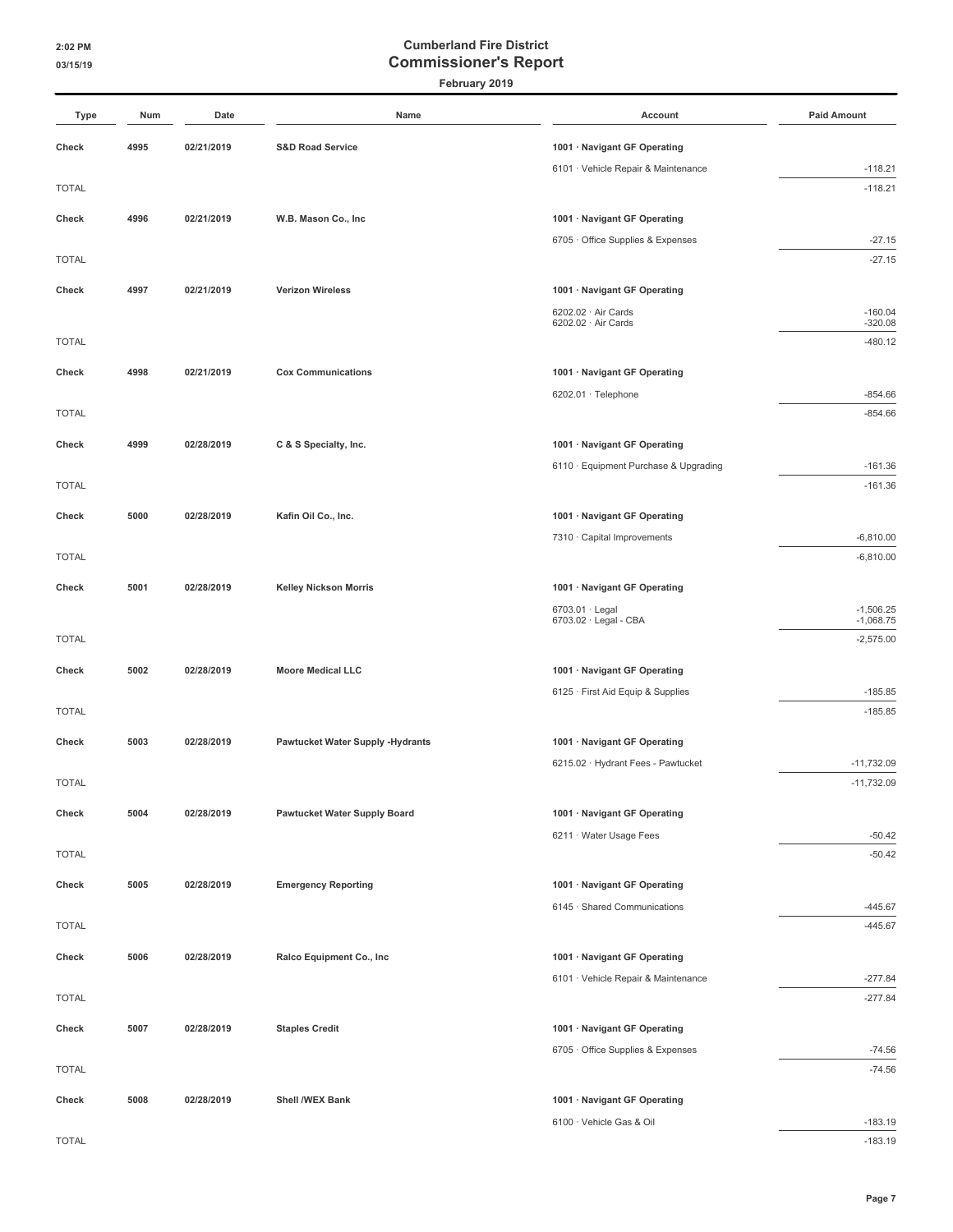| Type         | Num  | Date       | Name                 | Account                           | <b>Paid Amount</b> |
|--------------|------|------------|----------------------|-----------------------------------|--------------------|
| Check        | 5009 | 02/28/2019 | Verizon              | 1001 · Navigant GF Operating      |                    |
|              |      |            |                      | 6202.01 · Telephone               | $-149.99$          |
| <b>TOTAL</b> |      |            |                      |                                   | $-149.99$          |
| Check        | 5010 | 02/28/2019 | <b>VFIS</b>          | 1001 · Navigant GF Operating      |                    |
|              |      |            |                      | $6701 \cdot$ Insurances           | $-5,120.00$        |
| <b>TOTAL</b> |      |            |                      |                                   | $-5,120.00$        |
| Check        | 5011 | 02/28/2019 | W.B. Mason Co., Inc. | 1001 · Navigant GF Operating      |                    |
|              |      |            |                      | 6705 · Office Supplies & Expenses | $-110.91$          |
| <b>TOTAL</b> |      |            |                      |                                   | $-110.91$          |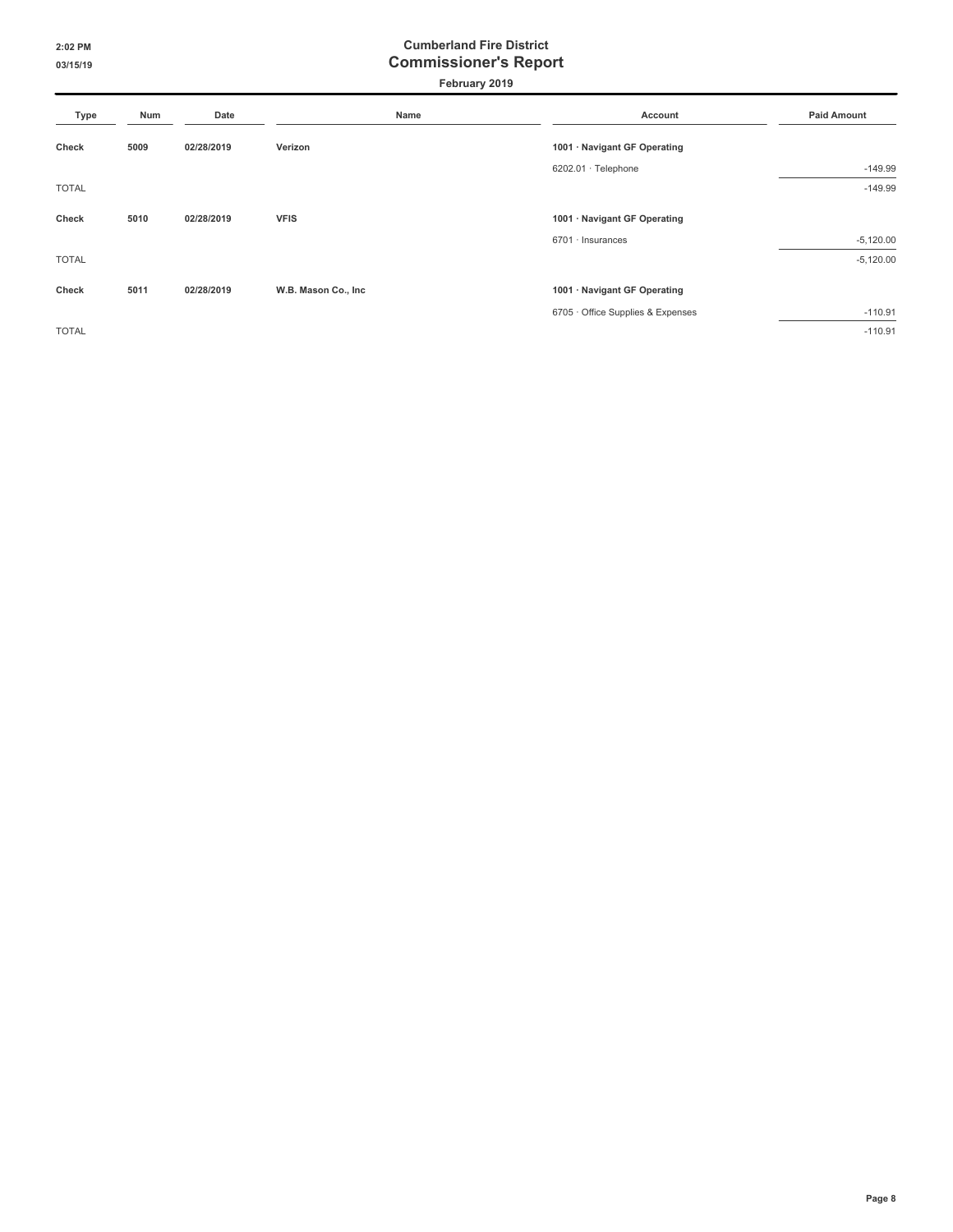#### **Cumberland Fire District Trial Balance As of February 28, 2019**

|                                                                            | Feb 28, 19              |                |
|----------------------------------------------------------------------------|-------------------------|----------------|
|                                                                            | Debit                   | Credit         |
| 1001 · Navigant GF Operating                                               | 227,506.63              |                |
| 1002 · FNB HRA Checking                                                    | 8,909.59                |                |
| 1003 · FNB HRA Savings<br>1004 · FNB Fire Prevention                       | 0.00                    |                |
| 1005 · Navigant Savings MM                                                 | 23.946.12<br>555.223.38 |                |
| 1007 · FNB Retiree HealthCare Fund                                         | 208,922.28              |                |
| 1008 · FNB Truck Fund                                                      | 40.03                   |                |
| 1009 · FNB FP Savings                                                      | 63,013.88               |                |
| 1010 · Navigant Fire Alarm Maint                                           | 1,964.48                |                |
| 1011 · Navigant CD                                                         | 107,532.62              |                |
| 1012 · Webster Bank                                                        | 100,111.55              |                |
| 1013 · Navigant Fire Alarm Maint MM                                        | 90,807.33               |                |
| 1020 CMEFCU - Comm/Training Acct                                           | 0.00                    |                |
| 1025 · CFD Checking/Savings                                                | 0.00                    |                |
| 1026 · CHFD Checking/Savings                                               | 0.00                    |                |
| 1027 · NCFD Checking/Savings                                               | 0.00                    |                |
| 1028 · VFFD Checking/Savings                                               | 0.00                    |                |
| 1140 · Tax Receivable 2004 & prior                                         | 0.00                    |                |
| 1170 · Tax Receivable 2008 & prior<br>1175 · Tax Receivable 2009           | 0.00                    |                |
| 1180 · Tax Receivable 2010                                                 | 0.00<br>0.00            |                |
| 1185 · Tax Receivable 2011                                                 | 0.00                    |                |
| 1190 · Tax Receivable 2012                                                 | 0.00                    |                |
| 1195 · Tax Receivable 2013                                                 | 0.00                    |                |
| 1200 · Tax Receivable 2014                                                 | 0.00                    |                |
| 1205 · Tax Receivable 2015 & Prior                                         | 0.00                    |                |
| 1210 · Tax Receivable Prior Years                                          | 47,363.06               |                |
| 1215 · Tax Receivable 2017                                                 | 0.00                    |                |
| 1216 · Tax Receivable 2018                                                 | 841,552.13              |                |
| 1217 · Tax Receivable 2019                                                 | 0.00                    |                |
| 1300 · Collection/Returned CK Fees                                         | 115.00                  |                |
| 1305 · Tax Sale Fees                                                       | 45,552.85               |                |
| 1310 · Radio Box Fees                                                      | 2,375.00                |                |
| 1311 · FF Detail Receivable                                                | 1,465.00                |                |
| 1312 · Fire Prevention Fees                                                | 150.00                  |                |
| 1313 · Misc Fire Prevention Receivable<br>1315 · Misc. Accounts Receivable | 171.00<br>331.48        |                |
| 1316 · MLC Receivable                                                      | 125.00                  |                |
| 1320 · Prepaid Expenses                                                    | 0.00                    |                |
| 1320.01 · Prepaid Expenses-Insurances                                      | 0.00                    |                |
| 1320.02 · Prepaid Expenses-Hydrant Fees                                    | 0.00                    |                |
| 1320.03 · Prepaid Expenses-COLA                                            | 0.00                    |                |
| 1320.04 · Prepaid Expenses-Clothing Allow                                  | 0.00                    |                |
| 1320.05 · Prepaid Expenses-Tax Sale Fees                                   | 0.00                    |                |
| 1320.06 · Prepaid Expenses-Comp Tx Bills                                   | 0.00                    |                |
| 1320.07 · Prepaid Expenses-Audit/Acct Fee                                  | 0.00                    |                |
| 1320.08 · Prepaid Expenses-Comm Stipends                                   | 0.00                    |                |
| 1320.09 · Prepaid Expenses-Educ Incentive                                  | 0.00                    |                |
| 1320.10 · Prepaid Expenses-Equip Testing                                   | 0.00                    |                |
| 1320.11 · Pepaid Expenses-Radio Box Fund                                   | 0.00                    |                |
| 1320.12 · Prepaid Expense-Turnout Gear                                     | 0.00                    |                |
| 1321 · Deferred Expense<br>1321.01 · Deferred Expense 2018-19              | 0.00<br>0.00            |                |
| 1400 · Land                                                                | 779,800.00              |                |
| 1500 · Buildings & Improvements                                            | 1,541,935.09            |                |
| 1505 · Vehicles & Equipment                                                | 2,719,204.18            |                |
| 1506 · Radio Equipment                                                     | 76,354.12               |                |
| 1510 · Fire Prevention Equipment                                           | 551,383.84              |                |
| 1515 · Office Equipment                                                    | 10,081.93               |                |
| 1520 · Furniture and Fixtures                                              | 17,022.90               |                |
| 1600 · Accumulated Depreciation                                            |                         | 4, 132, 377.00 |
| 1050 · Petty Cash-Tax Collector                                            | 750.00                  |                |
| 1055 · Petty Cash Fire Chief                                               | 500.00                  |                |
| 2000 · Accounts Payable                                                    | 0.00                    |                |
| 2000.01 · Accounts Payable 2016                                            | 0.00                    |                |
| 2005 · Accrued Payroll at FYE                                              | 0.00                    |                |
| 2010 · Payroll Taxes SS/MED                                                | 0.00                    |                |
| 2011 · Payroll Tax FED W/H                                                 | 34.54                   |                |
| 2012 · Payroll Tax ST W/H<br>2013 · Payroll Tax SDI WH                     | 0.00                    | 230.74         |
|                                                                            |                         |                |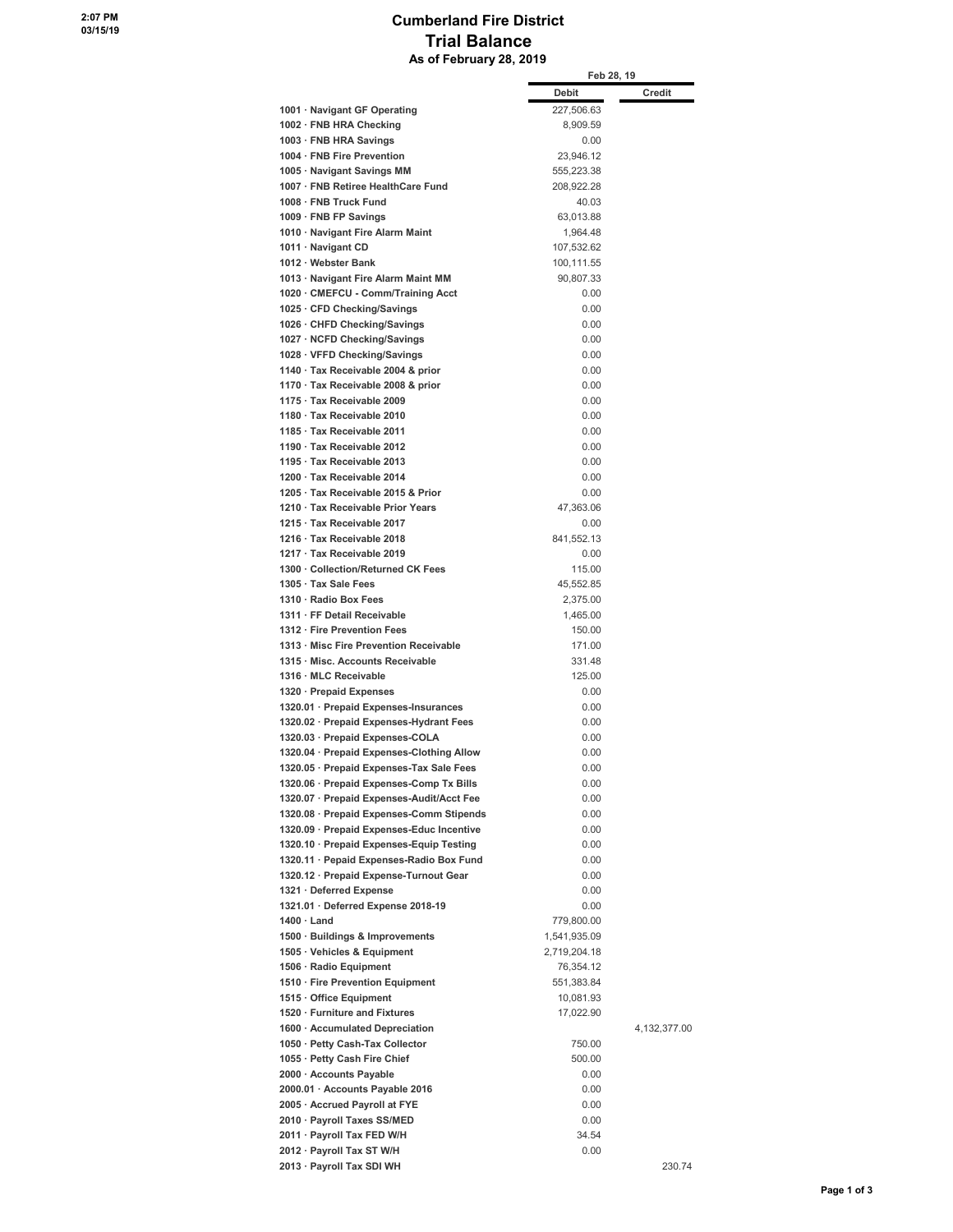### **Cumberland Fire District Trial Balance As of February 28, 2019**

|                                                                                    |              | Feb 28, 19                 |  |
|------------------------------------------------------------------------------------|--------------|----------------------------|--|
|                                                                                    | <b>Debit</b> | Credit                     |  |
| 2015 · Union Dues WH                                                               | 0.00         |                            |  |
| 2020.1 · State Pension WH EE 414H (VF1)                                            | 0.00         |                            |  |
| 2020.2 · State Pension WH EE 414H (CF2)                                            | 0.00         |                            |  |
| 2020.3 · State Pension WH EE 414H (CH4)                                            | 0.00         |                            |  |
| 2020.4 · State Pension WH EE 414H (NC5)                                            | 0.00         |                            |  |
| 2025.1 · 457(b) W/H AMI                                                            | 0.00         |                            |  |
| 2025.2 · 457(b) W/H Nationwide                                                     | 0.00         |                            |  |
| $2026 \cdot AFLAC$                                                                 |              | 1,357.76                   |  |
| 2027.2 · Garnishment WH (CF2)<br>2027.3 · Garnishment WH (CH4)                     | 0.00<br>0.00 |                            |  |
| 2027.4 · Garnishment WH (NC5)                                                      | 0.00         |                            |  |
| 2028 · P & F Insurance Assoc.                                                      |              | 186.69                     |  |
| 2035 · CMEFCU - SAVINGS                                                            | 0.00         |                            |  |
| 2250 · Deferred Tax Revenue 2015/2016                                              | 0.00         |                            |  |
| 2251 · Deferred Taxes 2016 & prior                                                 | 0.00         |                            |  |
| 2252 · Deferred Tax Revenue 2017-2018                                              |              | 41,751.29                  |  |
| 2253 Deferred Tax Revenue 2018-2019                                                |              | 841,562.44                 |  |
| 2254 · Deferred Tax Revenue 2019-2020                                              |              | 3.096.66                   |  |
| 2280 · Misc Other Deferred Revenue                                                 |              | 65.00                      |  |
| 2281 · Deferred Tax Sale Fee Income                                                |              | 50,071.80                  |  |
| 2285 · Deferred Radio Box Income                                                   |              | 587.29                     |  |
| 2286 · Deferred Radio Box Income 2019                                              |              | 1,075.00                   |  |
| 2500.1 · Note Payable-Nat'l Grid LED S-1                                           |              | 15,382.50                  |  |
| 2500.2 · Note Payable-Nat'l Grid LED S-4<br>2505 · Notes Payable - NCFD Truck Loan | 0.00         | 23,409.50                  |  |
| 2510 · Notes Payable - L-1 Truck Loan                                              |              | 71,362.85                  |  |
| 2512 · TAN Payable                                                                 | 0.00         |                            |  |
| 2520.1 · ACC. Retirement (ER)(VF1)                                                 | 0.00         |                            |  |
| 2520.2 · ACC. Retirement (ER)(CF2)                                                 | 0.00         |                            |  |
| 2520.3 · ACC. Retirement (ER)(CH4)                                                 | 0.00         |                            |  |
| 2520.4 · ACC. Retirement (ER)(NC5)                                                 | 0.00         |                            |  |
| 2600 · Accrued Expenses                                                            | 0.00         |                            |  |
| 2700 Accrued 2016 Tax Revenue                                                      | 0.00         |                            |  |
| 2700.01 · Accrued Tax Revenue 2017                                                 | 0.00         |                            |  |
| 2705 · Accrued 2016 Radio Box Income                                               | 0.00         |                            |  |
| 2705.01 · Accrued Radio Box Income 2017                                            | 0.00         |                            |  |
| 3200 · Unrestricted Net Assets                                                     | 525,953.89   |                            |  |
| 3300 · Fund Balance transfer from Old                                              |              | 1,722,932.47               |  |
| 4000.03 · Tax Revenue 2018<br>4001 · Tax Revenue Prior Years                       |              | 6,857,388.61<br>158,289.04 |  |
| 4007 · NSF Fee Reimbursement Income                                                |              | 345.00                     |  |
| 4010 · Interest Income- Past Due Taxes                                             |              | 66,090.47                  |  |
| 4015 · Fire Prevention/Plan Review                                                 |              | 26,421.00                  |  |
| 4050 · Interest Income General Fund                                                |              | 7,090.56                   |  |
| 4065 · Interest Income Fire Prevention                                             |              | 97.12                      |  |
| 4070 · Interest Income-Retiremt Health                                             |              | 332.57                     |  |
| 4075 · Interest Income FireAlarm Maint                                             |              | 807.33                     |  |
| 4080 · Interest Income Navigant CD                                                 |              | 949.17                     |  |
| 4105 · Reimbursed Ins.-Former Employee                                             |              | 39,676.73                  |  |
| 4110 · Miscellaneous Other Income                                                  |              | 4,602.95                   |  |
| 4110.1 · Revenue Rescue Income                                                     |              | 13,069.80                  |  |
| 4110.2 · Insurance Reimbursement                                                   |              | 5,135.68                   |  |
| 4110.3 · Detail Reimbursement<br>4110.4 · IOD Ins. Reimbursement                   |              | 18,904.70<br>67,505.14     |  |
| $4110.6 \cdot MLC$ Fees                                                            |              | 19,025.00                  |  |
| 4111 · Income Radio Box 2018                                                       |              | 37,525.00                  |  |
| 4115 · Tax Sale Fee Income                                                         |              | 15,896.89                  |  |
| 6100 · Vehicle Gas & Oil                                                           | 31,624.95    |                            |  |
| 6101 · Vehicle Repair & Maintenance                                                | 73,543.97    |                            |  |
| 6110 · Equipment Purchase & Upgrading                                              | 3,997.89     |                            |  |
| 6110.01 · Turnout Gear                                                             | 34.42        |                            |  |
| 6112 · Equipment Supplies & Repairs                                                | 5,255.31     |                            |  |
| 6113 · Equip Testing & Certification                                               | 6,616.20     |                            |  |
| 6120 · Radio Equip Upgrades & Maint                                                | 609.90       |                            |  |
| 6125 · First Aid Equip & Supplies                                                  | 2,378.81     |                            |  |
| 6130 · Air Cascade Maintenance                                                     | 1,004.04     |                            |  |
| 6145 · Shared Communications                                                       | 6,671.79     |                            |  |
| 6150 · Fire Alarm Testing                                                          | 673.00       |                            |  |
| 6200 · Electricity                                                                 | 26,764.45    |                            |  |
| 6201 · Gas & Hot Water                                                             | 11,657.76    |                            |  |